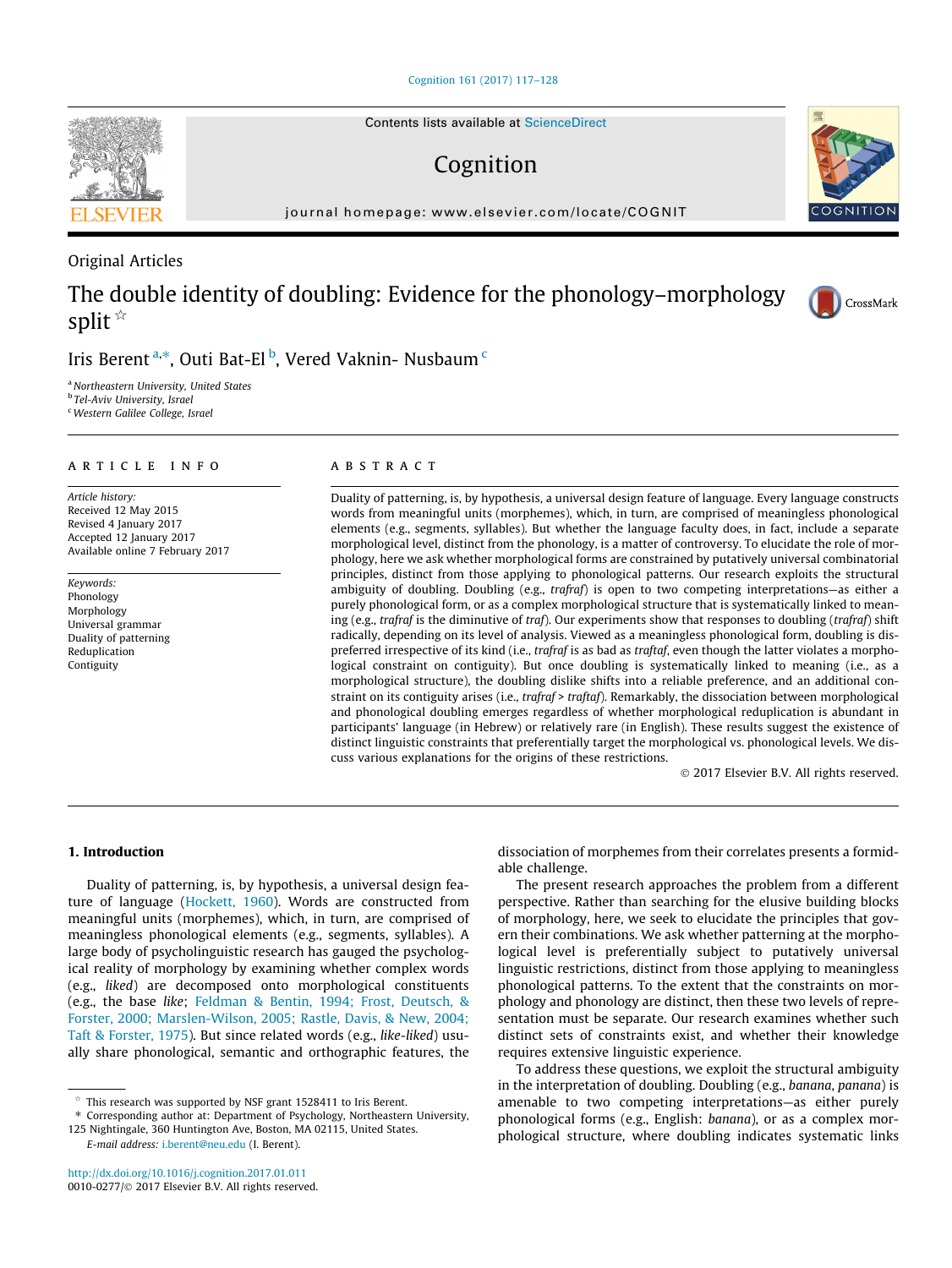<span id="page-1-0"></span>between form and meaning (e.g., Manam: pana 'chase'  $\rightarrow$  panana 'run'; [Lichtenberk, 1983](#page-11-0)). Moreover, doubling at the phonological and morphological levels is subject to distinct sets of constraints that are putatively universal.

Our experiments demonstrate that these constraints guide language processing. We show that responses to doubling (e.g., trafraf) shift radically, depending on the level of its analysis—as either a meaningless phonological pattern, or a complex morphological structure (e.g., trafraf is the diminutive of traf). Given that the input that elicits these different responses is invariant, the shift in response must reflect distinct principles that operate at the phonological and morphological levels. Furthermore, our experiments show that participants exhibit knowledge of these principles despite only limited experience with morphological doubling in their own language. These findings suggest that morphology is an autonomous component of the language system, distinct from the phonology. We discuss various functional explanations for the origins of the restrictions on each level.

#### 2. The double identity of doubling

Practically every known language includes restrictions that specifically target doubling [\(Suzuki, 1998; Walter, 2007](#page-11-0)). The nature of those restrictions, however, strictly depends on the structural parse of those doubling elements—at the phonology or the morphology [\(Inkelas, 2008](#page-11-0)).

At the morphological level, doubling is the product of *redupli*cation—a productive process that generates complex morphological forms by copying a base, either fully or partially [\(Marantz,](#page-11-0) [1982; McCarthy & Prince, 1995a; Wilbur, 1973](#page-11-0)). For example, the Hebrew base katan 'small' gives rise to ktantan 'smallish'—a complex reduplicative form that shares with the base both form and meaning. In the Hebrew case, the -tan element (the reduplicant) is clearly drawn from katan, so ktantan is derived from katan (cf. *xala∫ '*weak' → *xala∫la∫ '*weakish').

Doubling, however, could also reflect coincidental phonological identity, as in the English Stanton and Trenton. Here, ton (historically, a bound nominal suffix) is unrelated to stan—the partial repetition in Stanton is purely coincidental (cf. Brighton, Houston). Thus, similar phonological strings may be parsed by the listener either as phonological identity (for Stanton) or as morphological reduplication (for ktantan). In what follows, we use "doubling" generically, to refer to any string that includes repeated elements; we use ''identity" to refer to the representation of doubling at the level of phonology and ''reduplication" to denote the encoding of doubling by the morphology. Crucially, in this analysis, these two representations (phonological identity vs. morphological reduplication) are preferentially subject to distinct constraints.

Morphological reduplication (e.g., the Hebrew ktantan 'smallish', from katan 'small') is restricted by CONTIGUITY-a constraint that governs the correspondence between the base and the reduplicant (e.g., ktan and tan, respectively). CONTIGUITY requires the reduplicant to be a contiguous linear substring of the base ([McCarthy & Prince,](#page-11-0) [1995a](#page-11-0)), thus banning skipping (\*ktan-kan), insertion (\*ktan-stan), and reordering of segments (\*ktan-tak; for formal definition and the integration of the constraint LINEARITY see [Appendix A\)](#page-9-0). The Hebrew ktantan 'smallish' obeys CONTIGUITY because tan is a contiguous substring of katan, whereas noncontiguous reduplicants (e.g., kan in ktankan), or nonlinear permutations of the base (e.g., tak in ktantak) are dispreferred.

1973; McCarthy,  $1981$ ).<sup>1</sup> And indeed, unlike reduplication, phonological identity is systematically underrepresented across languages ([Suzuki, 1998; Walter, 2007](#page-11-0)), including English [\(Berkley, 2000\)](#page-11-0). Morphological reduplicants are immune to those phonological restrictions because their lexical form is free of repetition—the doublings in surface forms are merely copies (marked ''c" below) of the base elements, not repeated tokens. To use an analogy, morphological reduplication is analogous to the reflection of a single individual in a mirror; phonological identity can be likened to identical twins (i.e., two tokens of a single type).

| (1) | Constraint violation by morphological reduplication and<br>phonological identity |                                                                                                                           |                                    |                         |
|-----|----------------------------------------------------------------------------------|---------------------------------------------------------------------------------------------------------------------------|------------------------------------|-------------------------|
|     | Morphological<br>reduplication<br>Phonological<br>identity                       | Parse<br>$\{\{t_1r_2a_3f_4\}$ $r_{c2}a_{c3}f_{c4}\}\$<br>$\{\{t_1r_2a_3f_4\}\ t_{c1}a_{c3}f_{c4}\}$<br>trafraf<br>traftaf | <b>CONTIGUITY</b><br>مما<br>$\ast$ | JСP<br>$\ast$<br>$\ast$ |

Note: The subscript c denotes a copy of the base segment, and the integer subscript denotes the correspondence between the copy and the base (e.g.,  $r_c$ ) is a copy of the second base segment, r). Note that in contiguous reduplicative forms, the integers subscripts on the copies form a contiguous substring of those denoting the base. In contrast, identical phonological elements include no copies.

Summarizing then (see 1), phonological doubling (e.g., trafraf) is open to conflicting interpretations—either as morphological reduplication (of traf) or as phonological identity, and these two parses are each subject to conflicting constraints. Identical elements are avoided in phonology (due to the OCP), whereas morphological reduplication is often encouraged, but it is required to obey  $conright:$ <sup>2</sup> We should note that our analysis is couched in the theoretical framework of Optimality Theory [\(McCarthy & Prince,](#page-11-0) [1995b; Prince & Smolensky, 1993/2004\)](#page-11-0), where all grammatical constraints are violable, and the constraints on doubling are no exception (for violations of CONTIGUITY and the OCP, see [Kager, 1999](#page-11-0) and [Berent, Everett, & Shimron, 2001,](#page-10-0) respectively).

Crucially, Optimality Theory [\(McCarthy & Prince, 1995b; Prince](#page-11-0) [& Smolensky, 1993/2004](#page-11-0)) asserts that all grammatical constraints are universal—they are active in each and every grammar, irrespective of whether the relevant structure is present or absent in the language. This account thus predicts that CONTIGUITY and the OCP are active universally. In line with this analysis, the OCP and CONTI-GUITY have been each widely documented in the formal analysis of many languages (e.g., [Inkelas & Zoll, 2005; Kager, 1999; Leben,](#page-11-0) [1973; McCarthy, 1979; McCarthy & Prince, 1995b; Suzuki, 1998;](#page-11-0) Walter,  $2007$ ).<sup>3</sup> There is also a large experimental literature demonstrating that speakers productively extend identity restrictions to

By contrast, identical phonological forms are not required to exhibit CONTIGUITY, so Tranton is no worse than Stanton, even though ton is not a contiguous substring of Tran. In fact, identical phonological elements are often systematically avoided in phonological representations due to the OBLIGATORY CONTOUR PRINCIPLE (OCP; [Leben,](#page-11-0)

<sup>1</sup> Our present analysis assumes that the OCP operates within a morpheme. We note, however, that the OCP could apply either within and/or across morphemes, and its effects in the two cases could differ. Furthermore, the OCP is most powerful when the elements are adjacent—the closer the distance between identical elements, the stronger their avoidance [\(Frisch, Pierrehumbert, & Broe, 2004; McCarthy, 1981; Rose](#page-11-0) [& Walker, 2004\)](#page-11-0).

<sup>&</sup>lt;sup>2</sup> Our analysis above only lists the constraints violated at a single level (morphology vs. phonology). It is conceivable, however, that a given input could acquire distinct parallel parses at multiple levels of analysis. While at the morphological level, trafraf, for instance, incurs no identity violation, the same input could conceivably acquire also a secondary phonological parse where phonological identity is banned by the grammar. Our investigation asks whether the morphological and phonological levels are each associated with distinct parses. Whether secondary parses at competing levels exist remains to be seen.

<sup>&</sup>lt;sup>3</sup> Although these proposals differ formally from the CONTIGUITY constraint, they nonetheless echo a similar general principle inasmuch as the reduplicant material is required to exhibit identity [\(Wilbur, 1973\)](#page-11-0) or coupling with the base ([Zuraw, 2002\)](#page-11-0), preserve the left-to-right ordering of the base elements ([Marantz, 1982,](#page-11-0) principle D), maintain precedence in the linear order of segments [\(Raimy, 2012\)](#page-11-0) or avoid ''line crossing" [\(Frampton, 2009; McCarthy, 1979\)](#page-11-0).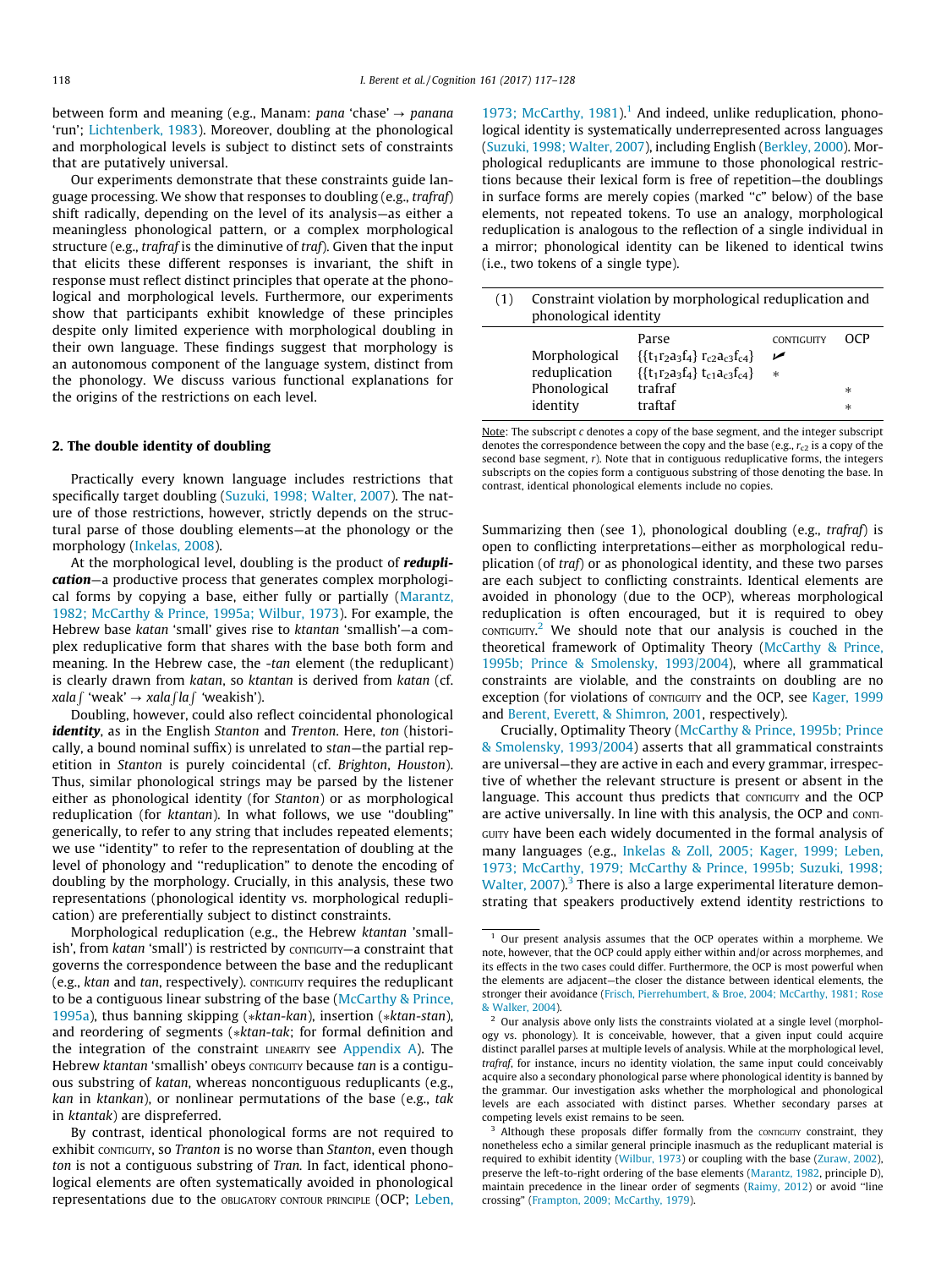novel forms (e.g., [Berent & Shimron, 1997; Berent et al., 2001;](#page-10-0) [Berkley, 1994; Boll-Avetisyan & Kager, 2014; Buckley, 1997; Frisch](#page-10-0) [& Zawaydeh, 2001; Kawahara, Ono, & Sudo, 2006\)](#page-10-0). However, no previous experimental research has examined whether people productively obey CONTIGUITY. Accordingly, it is unclear whether the constraints on doubling are distinct at the morphological and phonological levels. It is also unknown whether sensitivity to these constraints can emerge in the absence of extensive linguistic experience with morphological reduplication.

Our investigation takes the first step to address these questions. To gauge sensitivity to contiguity, we examine whether this constraint applies selectively at the morphological (but not phonological) level. We first ask whether speakers productively enforce CONTIGUITY when morphological reduplication is prevalent in their native language; Hebrew presents a case in point (Experiment 1). Having shown that contiguity is productive when reduplication is abundant, we next move to ask whether people spontaneously converge on the same reduplicative parse when provided with more limited experience with morphological reduplication; to this end, we present similar forms to speakers of English (Experiment 2). Results suggest that, absent an overt morphological context, English speakers parse ambiguous forms as exponents of phonological identity: they dislike all forms of identity (e.g., trafraf, traftaf), with no preference for contiguous stimuli (e.g., trafraf). Remarkably, once the morphological link to the base is established, the preference for contiguous forms emerges also for English speakers (Experiment 3).

#### 3. Hebrew speakers: phonological forms (Experiment 1a-b)

Modern Hebrew uses reduplication quite frequently (see examples in (2)). While some forms of reduplication have a semantic function (e.g., in forming diminutives and in marking durative/ repetitive meanings, [Bolozky, 1999; Ussishkin, 1999](#page-11-0)), others lack systematic semantic links (see Bat-El 2006), either in form ((2d); orphan forms), or in meaning  $(2c)$ .<sup>4</sup> The Hebrew data in  $(2)$  below show that Hebrew reduplicated forms do not violate CONTIGUITY. Our question here is whether CONTIGUITY is a productive grammatical constraint.

| (2) Reduplicative forms in Modern Hebrew |                                     |               |                           |                      |                     |
|------------------------------------------|-------------------------------------|---------------|---------------------------|----------------------|---------------------|
|                                          |                                     | Reduplicative |                           |                      | Related form        |
|                                          | a. Diminutives klavlav 'little dog' |               |                           | kelev                | 'dog'               |
|                                          |                                     |               | <i>ktantan</i> 'smallish' | katan                | ʻsmall'             |
|                                          | b. Durative/                        | dimem         | ʻbled'                    | dam                  | 'blood'             |
|                                          | repetitive                          |               |                           |                      |                     |
|                                          |                                     | kidrer        | 'dribbled'                | <i>kadur</i> 'ball'  |                     |
| $\mathsf{C}$                             | Others                              | xagag         | 'celebrated'              | xag                  | 'holiday'           |
|                                          |                                     | <i>fagrir</i> | 'ambassador'              |                      | figer 'dispatched'  |
|                                          | d. Orphan                           | parpar        | 'butterfly'               |                      | (not related to par |
|                                          | forms                               |               |                           | 'bull')              |                     |
|                                          |                                     |               | <i>fravrav</i> 'plumber'  |                      | (not related to     |
|                                          |                                     |               |                           | <i>(arav 'heat')</i> |                     |
|                                          |                                     | ya fi f       | 'old man'                 |                      | $(ya \int$ does not |
|                                          |                                     |               |                           | exist)               |                     |

To address this question, we compared responses to three types of novel forms: (a) reduplicative forms obeying configurty (e.g., trafraf);

(b) reduplicative forms violating contriguity (e.g., traftaf or trafrat)<sup>5</sup>; and (c) non-reduplicative controls (e.g., trafkam). Participants were asked to rate these triplets either relative to each other (relative rating) or in a randomized list (absolute rating).

Since morphological reduplication is productive in Hebrew, then by default, participants should attempt to apply it to the ambiguous input, and evaluate it for CONTIGUITY violations. Accordingly, trafraf (which abides by CONTIGUITY) should be preferred to the noncontiguous traftaf. Furthermore, since in trafraf, the base is free of doubling (e.g.,  $\{\{t_1r_2a_3f_4\}r_{c2}a_{c3}f_{c4}\}$ ), it includes fewer phonological elements than the control trafkam. Accordingly, we expect Hebrew speakers to prefer the (CONTIGUITY obeying) reduplicated forms (e.g., trfafraf) to their non-reduplicative counterparts (e.g., trafkam).

#### 3.1. Methods

#### 3.1.1. Participants

Two groups of participants took part in the two rating procedures. Each group consisted of thirty native Hebrew speakers, students at Western Galilee College, Israel.

#### 3.1.2. Materials

The experimental materials included 40 novel word triplets, a total of 120 items ([Appendix B\)](#page-9-0). Each triplet consisted of three matched forms: contiguous reduplicatives, noncontiguous reduplicatives and controls. Contiguous reduplicatives exhibited a reduplicant that is a contiguous linear string in the base (e.g., trafraf); Noncontiguous reduplicatives violated the contiguity requirement, either because their segments were nonadjacent in the base (e.g., traftaf), or because they violated the linear order of the base's segments (e.g., trafrat). Finally, the control condition paired the base with an unrelated syllable (e.g., trafkam), which does not form a suffix in the language.

The two sub-types of non-contiguous items (e.g., traftaf vs. trafrat) were originally introduced in order to shed light on the precise definition of contiguity (i.e., whether contiguous reduplicants must also preserve the linear order of the elements in the base; see [Appendix A](#page-9-0)). An analysis of the results using Wilcoxon matched pairs test found that responses to the two types of noncontiguous forms (e.g., traftaf or trafrat) were virtually identical in each of the two rating experiments (all  $p < 0.31$  by participants and items). For the sake of simplicity, we thus proceeded to conduct all analyses while ignoring this factor. Accordingly, the means for the non-reduplicative forms are always reported while collapsing across the two subtypes.

All items and their bases were novel Hebrew words that were phonotactically legal in Hebrew.

#### 3.1.3. Procedures

Each participant took part in one of two rating procedures, eliciting acceptability ratings of the stimuli as Hebrew words. The relative rating procedure presented each triplet as a single group (with order counterbalanced), and participants were asked to rate its members relative to each other on a 1–3 scale (1 = best,  $2$  = intermediate,  $3$  = worst). In the *absolute rating procedure*, all 120 items were mixed in a single list (with order randomized),

 $4$  Since orphan forms (e.g.,  $\int$ ravrav'plumber') follow the morphological structure of attested reduplicative forms (e.g., klavlav, 'little dog'), Bat-El (2006) analyzed both as reduplicative, but whether Hebrew speakers do in fact parse orphan forms as morphological reduplication or phonological identity is unknown—our present experiments test this question.

<sup>5</sup> Unlike contiguous forms, non-contiguous forms are not a natural class in linguistic theory, as there are many ways to violate configury. We chose traftaf (i.e., a ''no-skipping" violation) and trafrat (a violation of ''no reordering of segments") for our ''non-contiguous" type because these forms match the contiguous member (trafraf) for length (unlike violations that insert segments, such as trafraft).

 $6\sigma$  Upon further inspection, we noted that six of the noncontiguous items (*dvanday*, zgavzag,  $\int \frac{q}{a}$ , pdanfad, gzavgaz, pkanpak) exhibited an {XYZ}X<sub>c</sub>Y<sub>c</sub> structure (instead of the intended  ${XYZ}X_cY_c$  form). These items were thus excluded from all analyses.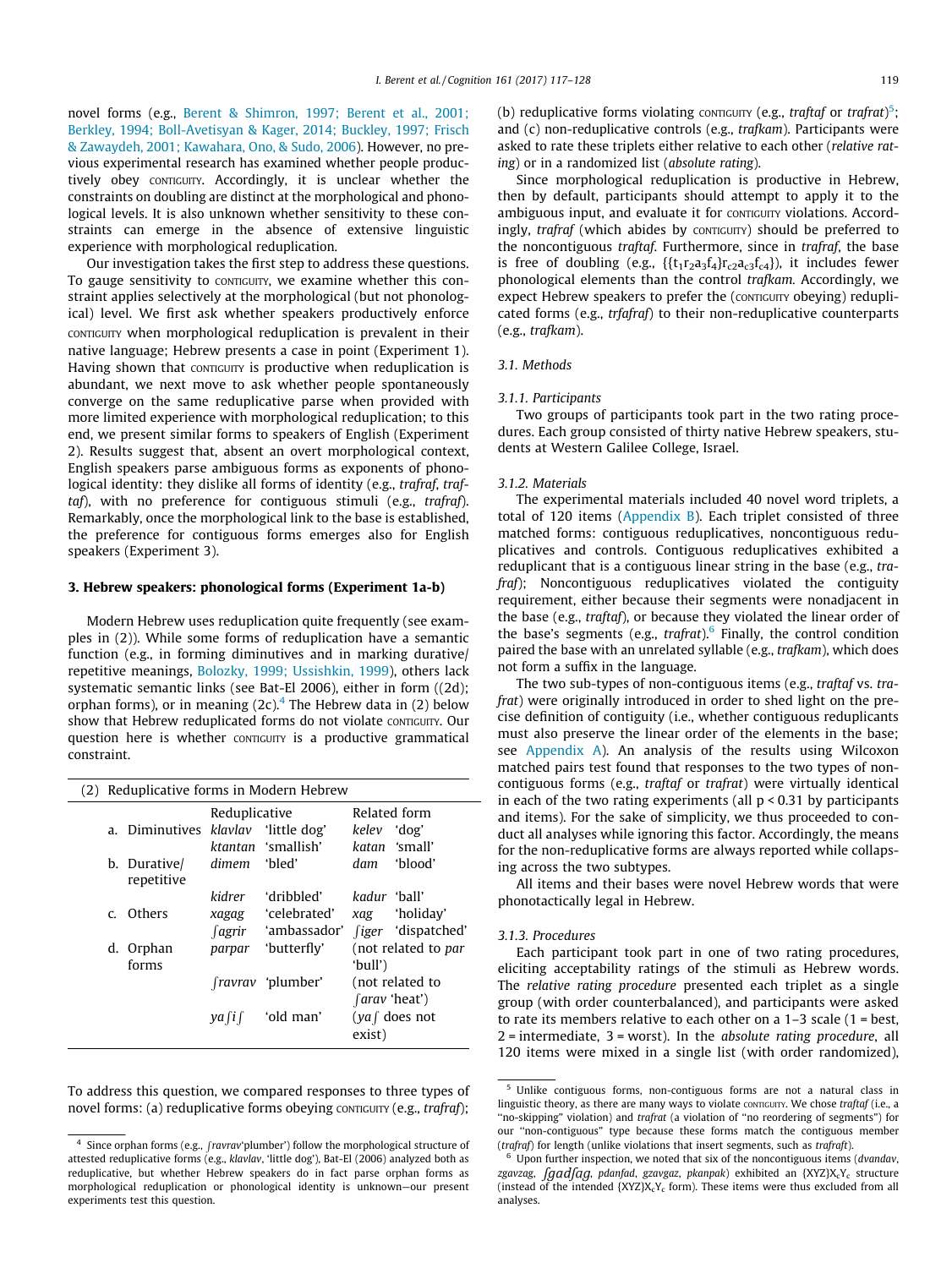and participants were asked to rate each item on its own, using a 1–5 scale (1 = worst,  $5 = best$ ).

We chose to include both procedures because these two tasks differ in the extent to which they explicitly require participant to attend to the internal structure of the stimulus, and our past research observed some differences in their outcomes ([Berent](#page-10-0) [et al., 2001; Everett & Berent, 1999](#page-10-0)). The relative rating contrasts matched items (e.g., trafraf vs. traftaf), so it may elicit greater sensitivity to the internal reduplicative structure of the stem. By contrast, the absolute rating task can be informed by attending to any aspect of the individual stimulus. Accordingly, convergence across the two tasks, regardless of whether attention to reduplication is encouraged (in relative rating) or not (in absolute rating), would suggest that people represent contiguity automatically, even when attention to reduplication is not promoted by the task.

In each task, all items were presented in print (with all vowels specified using diacritics).<sup>7</sup> For viewing convenience, we invariably report our findings such that preference is expressed by higher numerical values. For the relative rating, we subtracted the means from the constant 4. The wording of the instructions for the relative rating experiment are provided below (in English translation); the absolute rating instructions were identical, except that participants were asked to rate each word in isolation on a  $1-5$  scale  $(1 = \text{very})$ bad; 5 = excellent).

''In this experiment, we created a bunch of words—these words are not real Hebrew words, but in our opinion, some of them sound quite Hebrew-like. We would like to know your opinion: which of these words sound like Hebrew?

To find out, we arranged the words in triplets. We ask you to read the words in each triplet aloud, pronouncing them exactly as they are printed. Then, please indicate which of the three words is the best, which one is the worst and which one is intermediate. We ask you to only pay attention to the sound—do not try to associate the words with the meaning of any word or word parts—only the sound matters. If the word sounds the best, please indicate 1; if it's intermediate, please indicate 2; if it's the worst, please indicate 3. Thank you very much!"

#### 3.2. Results

Fig. 1 plots the effect of reduplication on acceptability in the relative and absolute rating tasks. An inspection of the means suggests that Hebrew speakers favored contiguous reduplication (trafraf) to either non-contiguous reduplication (traftaf) or no reduplication (trafkam), and this preference obtained irrespective of the rating procedure. $\frac{8}{3}$ 

These conclusions are also borne out by the statistical analyses ([Table 1\)](#page-4-0). To determine whether people were sensitive to the reduplication type, we first compared the acceptability of the three types of items by means of a Friedman nonparametric ANOVA, conducted using both participants and items as random variables. The effect of type was significant for both the relative  $(X_1^2(2) = 29.87,$  $p < 0.0001$ ;  $X_2^2(2) = 27.00$ ,  $p < 0.0001$ ) and absolute  $(X_1^2(2) = 20.66$ ,  $p < 0.0001$ ;  $X_2^2(2)$  = 31.60,  $p < 0.0001$ ) rating procedures. Subsequent nonparametric tests of the contrasts between the means, using the Wilcoxon Matched Pairs Test, confirmed that participants rated con-



Fig. 1. Acceptability ratings in Experiment 1. Error bars are 95% confidence intervals for the difference between the means.

tiguous reduplicants higher than either non-contiguous or nonreduplicant types, which, in turn did not differ.

#### 3.3. Discussion

The results of Experiment 1 demonstrate that Hebrew speakers favor novel contiguous reduplicative forms (e.g., trafraf) to either noncontiguous reduplicatives (e.g., traftaf) or nonredupliative controls (e.g., *trafkam*), which, in turn did not differ.<sup>9</sup> This finding is consistent with the possibility that speakers parse inputs such as trafraf as exponents of reduplication, and they require that reduplicative forms must form a contiguous linear substring of the base. Accordingly, contiguous items like trafraf are preferred.

Before accepting this conclusion, however, we must first consider an alternative explanation for the results. This alternative account asserts that the preference for contiguous items (e.g., trafraf) is due not to their relation to the base (e.g., to traf) but rather to the phonological properties of the reduplicative form itself. One version of this hypothesis states that Hebrew speakers prefer trafraf because the onset of its second syllable (e.g.,  $\mathbf{r}$ af) is more frequent in the Hebrew lexicon (relative to taf, in traftaf). To address this possibility, we evaluated the frequency of our reduplicative onsets in Hebrew nouns (based on the statistical analysis conducted by [Klein \(2015\)](#page-11-0) on the [Bolozky and Becker \(2006\)](#page-11-0) database). Contrary to the frequency account, however, the frequency of the consonant-vowel sequence in congruent reduplicants (e.g., ra in trafraf,  $M = 291$ ,  $SD = 182$ ) did not differ reliably from the noncongruent reduplicants (e.g., ta in traftaf, M = 254, SD = 195; t(38) = 1.30, p > 0.20, n.s.). Accordingly, it is unlikely that the preference for trafraf is due to statistical properties alone.

It is also unlikely that the CONTIGUITY preference is due to a structural phonological preference. One possibility is that the contiguous item is preferred not because of CONTIGUITY per se but rather due to its syllabification. Indeed, sequences like trafraf and traftaf require that participants parse the internal consonant cluster. One could assume that in congruent forms like trafraf, the cluster can form an onset (e.g., tra.fraf), whereas in the non-contiguous

<sup>7</sup> The Hebrew writing system is mostly consonantal; vowels are usually specified by diacritics. Although most texts do not use the vowel diacritics, most literate Hebrew speakers are adept at decoding the diacritic vowel system as this system is widely used in children's books, religious texts and poetry.

<sup>8</sup> In Fig. 1 and all subsequent figures, error bars reflect 95% confidence intervals for the difference between the means, created using the error term from an ANOVA conducted over participants' means.

 $9$  How speakers encode noncontiguous forms like traftaf is less clear from these findings. One possibility is that the violation of connourry prevented speakers from encoding reduplication altogether. Alternatively, traftaf might be encoded as a defective reduplicative form, but the violation of CONTIGUITY might offset any advantages of reduplicative forms over controls. Further research is required to adjudicate between these possibilities.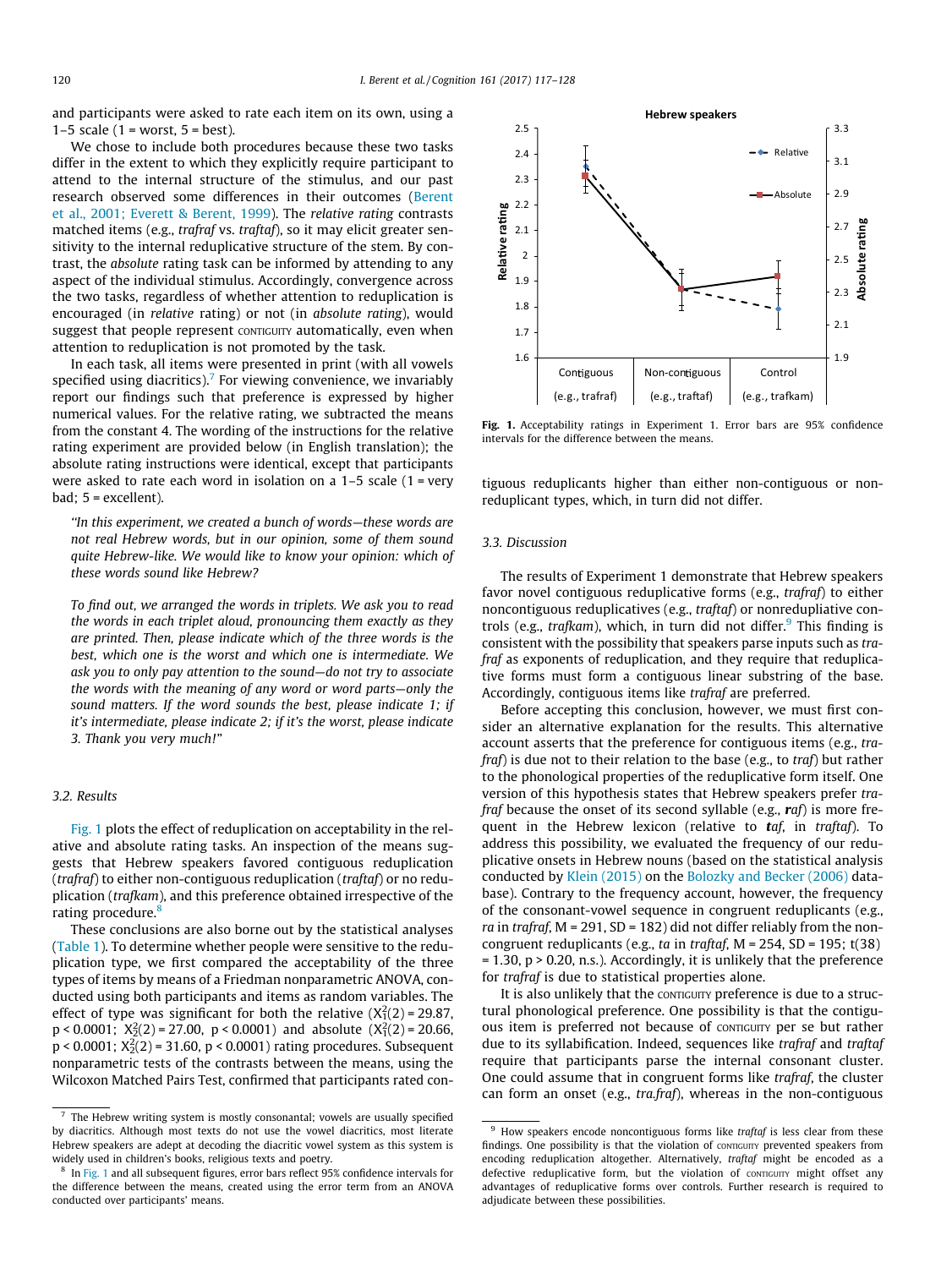| Procedure       | Contrast            | Participants |        | Items |        |
|-----------------|---------------------|--------------|--------|-------|--------|
|                 |                     |              | n      |       |        |
| Relative rating | trafraf vs. traftaf | 4.42         | 0.0001 | 3.92  | 0.0001 |
|                 | trafraf vs. trafmak | 4.66         | 0.0001 | 3.85  | 0.0001 |
|                 | traftaf vs. trafmak | 1.22         | 0.22   | 1.23  | 0.21   |
| Absolute rating | trafraf vs. traftaf | 5.00         | 0.0003 | 5.51  | 0.0001 |
|                 | trafraf vs. trafmak | 19.00        | 0.0012 | 5.36  | 0.0001 |
|                 | traftaf vs. trafmak | 0.47         | 0.65   | 1.44  | 0.15   |

<span id="page-4-0"></span>

| Table 1 |  |                                                 |  |
|---------|--|-------------------------------------------------|--|
|         |  | Pairwise statistical contrasts in Experiment 1. |  |

alternative, the cluster must be parsed as coda-onset sequence (e.g., traf.taf). Accordingly, CONTIGUITY might be confounded with syllabification. However, this is not the case for Hebrew phonology. Unlike English, Hebrew allows for a rich set of complex onsets, including not only obstruent-sonorant combinations (e.g., tris 'shutter') but also obstruent-obstruent sequences (e.g., /vil 'trail', bgida 'betrayal'), so contiguous and noncontiguous forms are both amenable to the same syllabic parses—either as complex onsets (e.g., tra.fraf, tra.ftaf) or as coda-onset sequence (e.g., traf.raf, traf. taf). Consequently, the preference for contiguous reduplicants cannot be explained by syllabification.

It is also unlikely that the CONTIGUITY parse reflects a structural preference for sonorant relative to obstruent onsets (raf vs. taf). In fact, sonorant onsets are generally dispreferred across languages ([Clements, 1990](#page-11-0)), a trend evident experimentally in adults (e.g., [Stemberger & Treiman, 1986\)](#page-11-0) and children (e.g., [Ohala, 1999\)](#page-11-0). Moreover, our results directly speak against this explanation. If the dispreference of noncontiguous items results from an inherent dislike of obstruent-initial onsets (e.g., taf in traf.taf, relative to raf in traf.raf), then this dislike should be abolished for onsets that are comprised of obstruent-obstruent combinations (e.g.,  $\beta$ vag vs.  $\beta$  /vag,  $\beta$  as here, the congruent reduplicative affix also begins with an obstruent (e.g.,  $\int \gamma$ ag,  $\int$ ag). But the acceptability of these items fully matched the omnibus pattern. In the relative rating, contiguous reduplicants (M = 2.39) elicited reliably higher rating than both noncontiguous reduplicants  $(M = 1.84; Z = 4.26,$  $p < 0.0001$ ) and controls (M = 1.78; Z = 4.31,  $p < 0.0001$ ), which, in turn did not differ  $(Z = 0.41)$ . Similarly, in absolute rating, contiguous reduplicants (M = 3.03) elicited reliably higher rating than both noncontiguous reduplicants ( $M = 2.32$ ;  $Z = 4.28$ ,  $p < 0.0001$ ) and controls ( $M = 2.34$ ;  $Z = 4.63$ ,  $p < 0.0001$ ), which did not differ from each other  $(Z = 0.48)$ . These results make it clear that the preference for items like trafraf is inexplicable by the inherent properties of reduplicative forms—either structural or statistical. Having rejected these alternative explanations, we thus conclude that the preference for items like trafraf is specifically due to the effect of CONTIGUITY on the relation between the reduplicant and the base.

#### 4. English speakers: phonological forms (Experiments 2a-f)

The preference of Hebrew speakers for contiguous forms like trafraf is consistent with the hypothesis that morphological reduplication requires CONTIGUITY. However, the question arises whether CONTIGUITY targets the morphological level selectively. That is, whether speakers only favor contiguous forms when they assign the input a morphological parse, but not when the same input is parsed as phonological identity.

To address this question, we next turn to English. English exhibits few forms of reduplication (see (3)), and speakers generalize them to new forms ([Nevins & Vaux, 2003; Oden & Lopes, 1981;](#page-11-0) [Parker, 2003; Pinker & Birdsong, 1979](#page-11-0)). Nonetheless, the experience of English speakers with reduplication is far more limited than that of Hebrew speakers. Furthermore, while Hebrew routinely uses reduplication in forming major lexical category (i.e. nouns, verbs, adjectives), in English, reduplication mostly concerns post-lexical and syntactic processes [\(Ghomeshi, Jackendoff, Rosen,](#page-11-0) [& Russell, 2004](#page-11-0)), and consequently, it may not form part of the core morphology. Accordingly, it is unclear whether English speakers interpret novel lexical forms such as trafraf morphologically or phonologically—the existing findings do not address this question—and if they do interpret such forms morphologically, the question is whether CONTIGUITY is enforced.

| (3) |    | English reduplication <sup>a</sup>                                                                                   |
|-----|----|----------------------------------------------------------------------------------------------------------------------|
|     | a. | Dismissal reduplication (Nevins & Vaux, 2003):<br>Metalinguistic-shmetalinguistic; reduplication-<br>shmeduplication |
|     |    | b. Full reduplication:<br>bye-bye, pee-pee, no-no                                                                    |
|     | C. | Rhyming:<br>teenie-weenie, itsy-bitsy, hoity-toity                                                                   |
|     | d. | Ablaut:<br>chit-chat, ding-dong, zig-zag,                                                                            |
|     | e. | Contrastive focus reduplication (Ghomeshi et al.,<br>$2004$ :<br>Did you bring chicken salad or SALAD-salad          |
|     |    |                                                                                                                      |

<sup>a</sup> We thank two anonymous reviewers for these examples.

To address these questions, we next elicited acceptability ratings for a new set of word triplets, isomorphic to those used in the Hebrew experiments. We reasoned that, if the (limited) experience of English speakers with reduplication is sufficient to support a reduplicative morphological parse of the input, and if this parse is further constrained by CONTIGUITY, then the results of English speakers should mirror the Hebrew data. In contrast, if despite some experience with reduplicative forms, English speakers do not typically encode doubling morphologically, i.e., as reduplication, then by default, doubling will be parsed as purely phonological identity. Since phonology is not constrained by CONTIGUITY, and since phonological identity is generally dispreferred (by the OCP), we would then expect English speakers to consider trafraf no better than traftaf, and to disprefer them both compared to trafkam.

# 4.1. Methods

The materials consisted of 30 novel word triplets, exhibiting either contiguous reduplication (e.g., trafraf), noncontiguous reduplication (i.e., violations of the ''no skipping" requirement, e.g., traftaf),<sup>10</sup> or no reduplication (e.g., trafkam). All items were phonotactically legal in English. To ensure a uniform syllabification of these

<sup>&</sup>lt;sup>10</sup> We chose these non-contiguous forms because we expected this violation of CONTIGUITY to be more salient than violations of the linearity requirement (e.g., trafrat). Although the results from Hebrew suggested that these two forms of non-contiguity produce similar outcomes, it remains to be seen whether this conclusion holds for English speakers.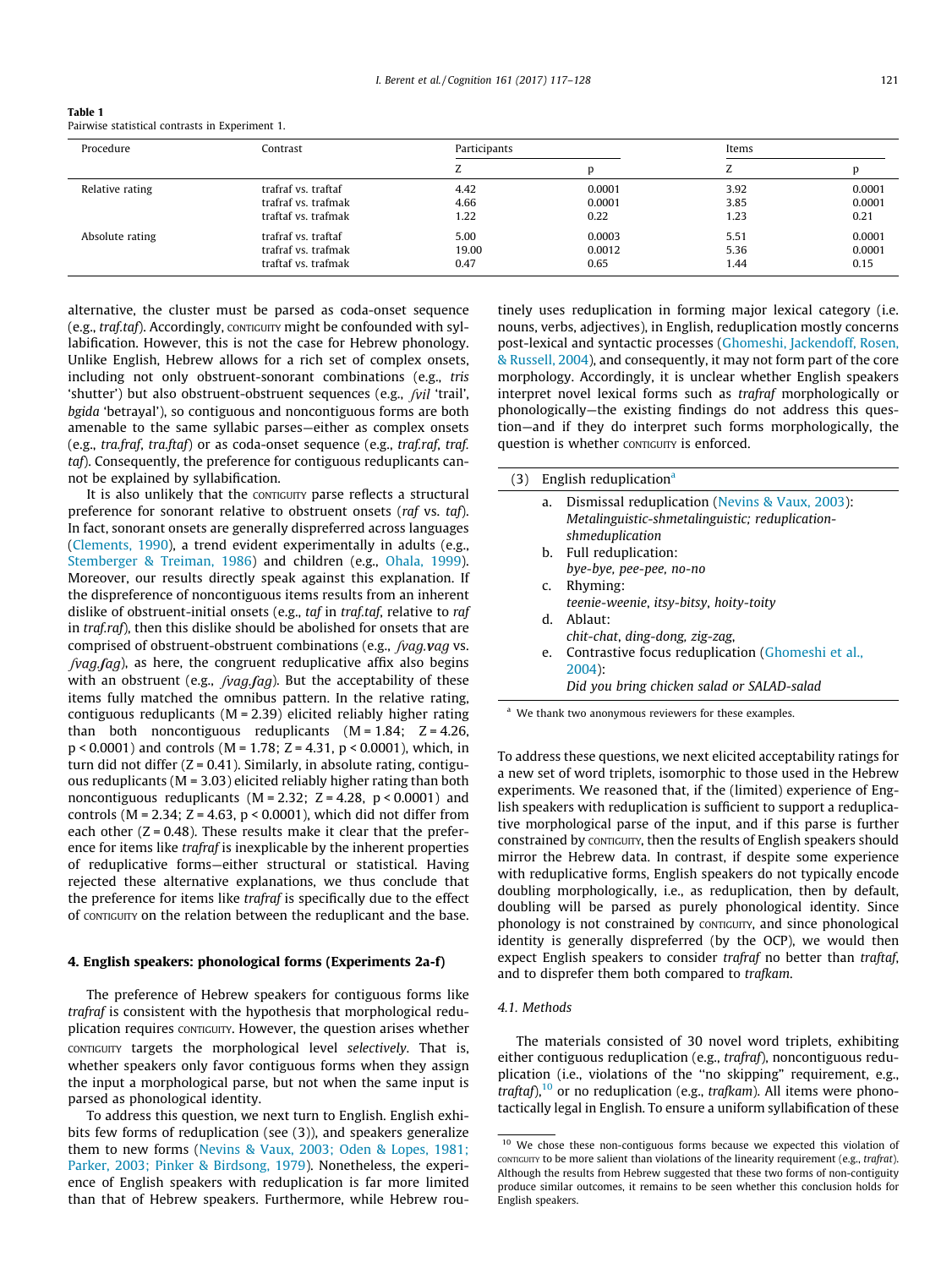items (as CCVC.CVC), we also designed the materials such that, in most items (75/90 items), the medial consonantal cluster formed an illegal English onset (see [Appendix C\)](#page-10-0), and consequently, the first consonant in the cluster was forced to the coda position (e.g., snarnar can only be syllabified as snar.nar; the syllabification  $*$ sna.rnar is impossible due to the illicit rn onset). Experiments 2a-b elicited relative and absolute ratings (respectively). The procedure was identical to the Hebrew experiments, except that the materials were presented on the computer screen (rather than printed on paper, as in the Hebrew experiment), and participants rated their acceptability as potential English words. Two groups of native English speakers (N = 30 each), students at Northeastern University, took part in these experiments.<sup>11</sup> With the exception of the specific rating response, the instructions to the two groups were identical. The instructions for the relative rating procedure are provided below.

''In this experiment, you will be presented with triplets of printed words. The words do not exist in English, but some might sound better than others. We would like your opinion as to how they sound. In each set on the page, you will see three words in a column. Please sound out each word in your head, and then rank it relative to the other members of that set. Give rank 1 to the best word, 3 to the worst, and 2 to the intermediate one. Indicate your choice by writing the rank number on the line next to each word. Do not think too hard about it; just go with your gut reaction".

#### 4.2. Results and discussion

An inspection of the means (see Fig. 2) suggests that English speakers were sensitive to the structure of the input, as they responded differentially to reduplicative items and the control. However, they showed no hint of CONTIGUITY effect.

The indifference of English speakers to CONTIGUITY is unlikely due to their inability to encode the presence of doubling in surface forms (which is presumably necessary for the detection of reduplication). The Friedman nonparametric ANOVA yielded a significant effect of type in both the relative ( $X_1^2(2)$  = 17.96, p < 0.0002;  $X_2^2(2)$ = 30.47, p < 0.0001) and absolute  $(X_1^2(2)$  = 38.44, p < 0.0001;  $X_2^2(2)$ = 45.79, p < 0.0001) rating tasks. Moreover, Wilcoxon Matched Pairs Tests (see [Table 2](#page-6-0) showed that in each of the rating procedures, all reduplicative forms (trafraf and traftaf) elicited reliably lower ratings than non-reduplicative controls—a result that contrasts with the reduplication preference of Hebrew speakers. But while English speakers were sensitive to the presence of identical elements in the input, they were utterly indifferent to their contiguity.

#### 4.3. Replications and extensions

Before considering the theoretical significance of this finding, we first ensured that the insensitivity of English speakers to CONTIGUITY is a reliable observation that is inexplicable by methodological factors. Experiments 2c-f thus conducted several mini-replications of the original results with four new groups of participants. All participants were native English speakers, students at Northeastern University; the number of participants per experiment is provided in [Table 3.](#page-6-0) The instructions are given in [Appendix D](#page-10-0).

One possibility is that the divergence between English and Hebrew speakers is due to the use of different presentation modes (computer vs. printed pages, for English vs. Hebrew speakers



Fig. 2. Acceptability ratings in Experiment 2a-b. Error bars are 95% confidence intervals for the difference between the means.

respectively). To address this concern, we replicated the experiment in a paper and pencil version (Experiment 2c). The results (see [Fig. 3](#page-6-0) and [Table 3](#page-6-0)) were virtually unchanged (i.e., no CONTIGUITY preference).

Another possible source of English speakers' insensitivity to CONTIGUITY is their failure to decode the phonological form of our printed materials. We believe this concern is unlikely, given that skilled English readers are known to automatically extract phonological structure from print (e.g., [Van Orden, Pennington, & Stone,](#page-11-0) [1990\)](#page-11-0), but we nonetheless addressed this possibility. Experiment 2d thus elicited absolute ratings to an oral rendition of the same materials (uttered by a native English speaker). No hint of a CONTI-GUITY preference emerged (see [Fig. 3](#page-6-0) and [Table 3\)](#page-6-0).

We next attempted to direct participants' attention to the critical CONTIGUITY contrast by presenting them with pairs of matched reduplicative auditory stimuli—either contiguous or noncontiguous (e.g., trafraf vs. traftaf, with order counterbalanced) for a forced choice preference (Experiment 2e). Once again, English speakers  $(N = 15)$  appeared entirely oblivious to contriguity: they selected the reduplicative items on 49% of the trials, at a rate that did not differ from chance  $(t < 1$  by participants and items).

Finally, as a last effort to elicit a CONTIGUITY preference, we attempted to call attention to the morphological base via syllabification. To this end, Experiment 2f presented yet another group of English speakers with the printed word-triplets for relative rating. Prior to rating, however, we asked the participants to first silently pronounce the printed string (to promote its phonological encoding), and then to parse each word onto syllables and indicate their response on a printed page (by marking the location of the syllable boundary with a line). An inspection of the segmentation responses suggested that on most trials (M = 93%), the right edge of the base (CCVC) is aligned with the right edge of the first syllable (e.g., traf/raf); this response is as expected, given that we selected items where the middle consonant clusters cannot serve as a complex onset in English. Nonetheless, the rating of these forms yielded no evidence of CONTIGUITY. Ratings for trafraf and traftaf did not differ, and they were both dispreferred relative to trafkam.

# 5. English speakers: Morphological forms (Experiment 3)

Our six experiments with English speakers make it clear that their indifference to the CONTIGUITY constraint is a reliable

 $11$  Second language information was obtained from 45 of the 60 participants in Experiment 2. Most participants were monolingual English speakers. There was a total of 10 participants who (in addition to native English competence) were also native speakers of another language: Gujarati (2), Korean (2), Arabic, Hindi, Japanese, Portuguese, Swedish, and Ukrainian.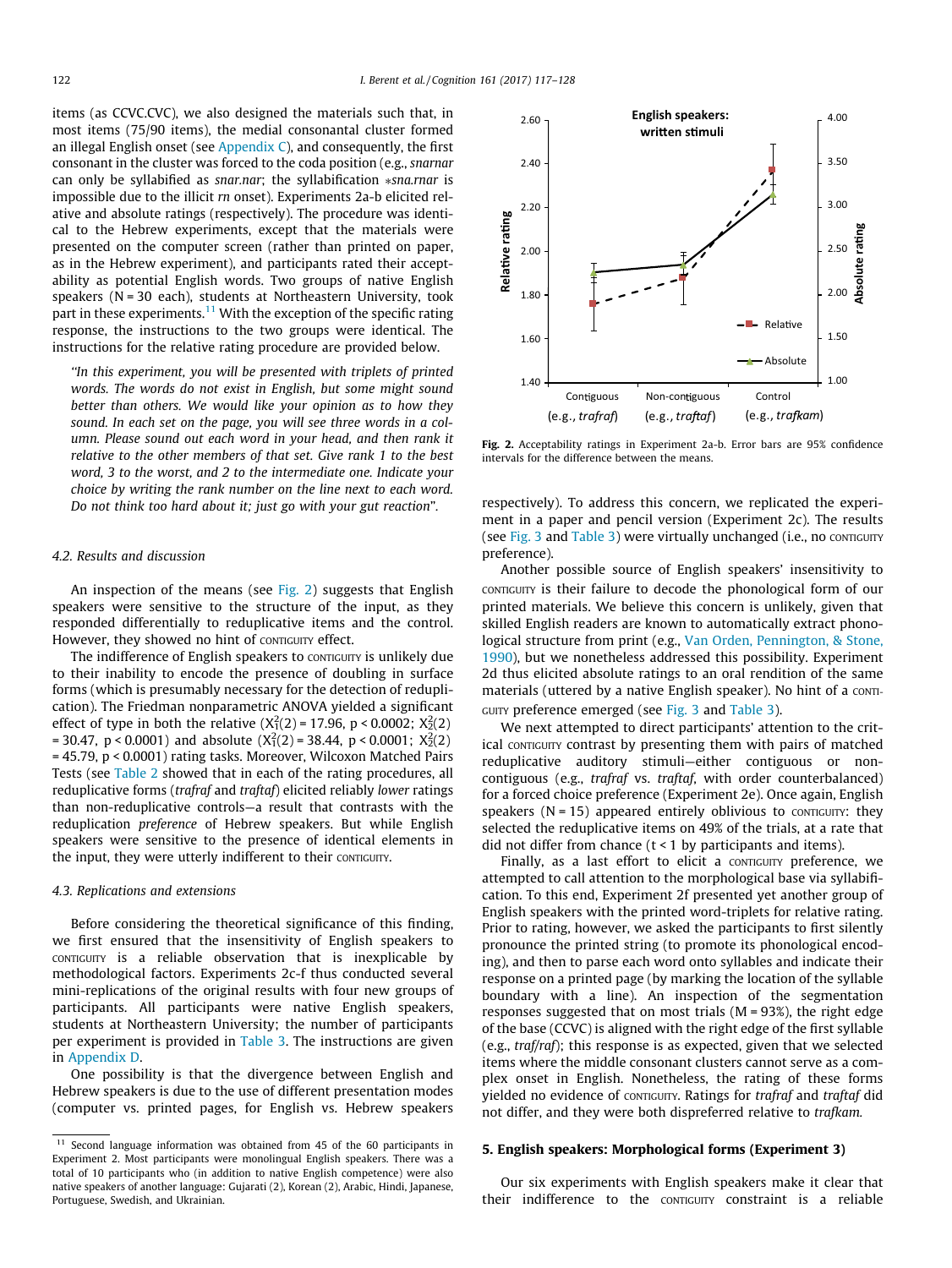<span id="page-6-0"></span>

| Table 2                                             |  |  |
|-----------------------------------------------------|--|--|
| Pair-wise statistical contrasts in Experiment 2a-b. |  |  |

| Exp.           | N  | Procedure                  | Contrast                                                          | Participants<br>Items |                                  |                      |                                  |
|----------------|----|----------------------------|-------------------------------------------------------------------|-----------------------|----------------------------------|----------------------|----------------------------------|
|                |    |                            |                                                                   |                       |                                  | ▵                    | D                                |
| 2a             | 30 | Relative rating (computer) | trafraf vs. traftaf<br>trafraf vs. trafkam<br>traftaf vs. trafkam | 1.26<br>3.19<br>3.39  | 0.210000<br>0.002000<br>0.000700 | 2.31<br>4.60<br>4.10 | 0.030000<br>0.000010<br>0.000050 |
| 2 <sub>b</sub> | 30 | Absolute rating (computer) | trafraf vs. traftaf<br>trafraf vs. trafkam<br>traftaf vs. trafkam | 1.81<br>4.55<br>4.41  | 0.080000<br>0.000020<br>0.000020 | . 44<br>4.78<br>4.78 | 0.160000<br>0.000001<br>0.000001 |

Table 3

Pair-wise statistical contrasts in the replications of Experiment 2(c-f).

| Exp. | N  | Procedure                                             | Contrast            | Participants |      | Items |        |
|------|----|-------------------------------------------------------|---------------------|--------------|------|-------|--------|
|      |    |                                                       |                     | Ζ            | D    | Ζ     |        |
| 2c   | 17 | Relative rating (paper)                               | trafraf vs. traftaf | 1.23         | 0.22 | 1.36  | 0.18   |
|      |    |                                                       | trafraf vs. trafkam | 1.96         | 0.05 | 3.74  | 0.0002 |
|      |    |                                                       | traftaf vs. trafkam | 1.59         | 0.12 | 2.47  | 0.02   |
| 2d   | 15 | Absolute rating (auditory materials)                  | trafraf vs. traftaf | 1.73         | 0.09 | 2.19  | 0.03   |
|      |    |                                                       | trafraf vs. trafkam | 2.27         | 0.03 | 3.07  | 0.003  |
|      |    |                                                       | traftaf vs. trafkam | 0.74         | 0.46 | 1.05  | 0.29   |
| 2f   | 17 | Segment and rate (printed materials, absolute rating) | trafraf vs. traftaf | 0.07         | 0.94 | 0.34  | 0.73   |
|      |    |                                                       | trafraf vs. trafkam | 1.70         | 0.09 | 3.96  | 0.002  |
|      |    |                                                       | traftaf vs. trafkam | 2.08         | 0.04 | 4.08  | 0.0002 |





Fig. 3. Acceptability ratings in Experiment 2c, d, f. Error bars are 95% confidence intervals for the difference between the means.

phenomenon. While Hebrew speakers enforce CONTIGUITY and favor reduplication, English speakers ignore contiguity and disfavor reduplicative to nonreduplicative forms.

These contrasts are readily explained by the hypothesis that English and Hebrew speakers assign different parses to these doubling forms. For Hebrew speakers, novel forms like trafraf are unambiguously morphological reduplication, just like 'orphan' reduplicative forms in the language, which likewise have no familiar base (e.g., *[ravrav* (2c); Bat-El, 2006). As such, these forms must abide by CONTIGUITY, and they are thus better formed (relative to non-reduplicative forms). In the eyes of English speakers, however, trafraf only exhibits phonological identity (similar to Trenton). Because phonological identity is ill-formed due to OCP violation (see Section [2](#page-1-0)), inputs like trafraf or traftaf are less acceptable than non-reduplicative controls. And since controurry is inapplicable to phonological identity, English speakers are indifferent to the distinction between contiguous (trafraf) and non-contiguous (traftaf) forms. Of interest is whether English speakers indeed possess knowledge of CONTIGUITY, which they specifically apply to morphological reduplication.

To address this question, in our final, critical experiment, we once again presented the same materials to a (new) group of English speakers. As before, participants were asked to rate the three critical forms relative to each other, except that now, these items were implicitly presented as morphological diminutives—a morphological category marked by reduplication in many languages ([Key, 1965\)](#page-11-0). To this end, we first presented people with the base (e.g., traf) paired with a picture of a novel object. Participants were next presented with a miniature version of the same object, along with three printed options (e.g., trafraf, traftaf, trafkam), the precise same set of triplets from our previous English experiments (Experiment 2). They were asked to choose the best name for the miniature by rating the outcomes relative to each other. Previous research has shown that people are more likely to generalize a picture-word pairing to novel words that exhibit morphological affixation of the original base compared to ones that exhibit phonological changes [\(Bruening, Brooks, Alfieri, Kempe, &](#page-11-0) [Dabasinskiene, 2012](#page-11-0)). Our question is whether speakers specifically require reduplicative morphological alternations to obey CONTIGUITY.

If English speakers lack knowledge of the CONTIGUITY CONSTRAINT, then their indifference to contiguous forms should remain (i.e., trafraf vs. traftaf), irrespective of whether reduplication has phonological or morphological role. In contrast, if speakers possess knowledge of the CONTIGUITY constraint at the morphological level (between two morphologically related items), then once surface identity acquires a morphological interpretation, it will be parsed as reduplication, and consequently, the CONTIGUITY preference will now emerge.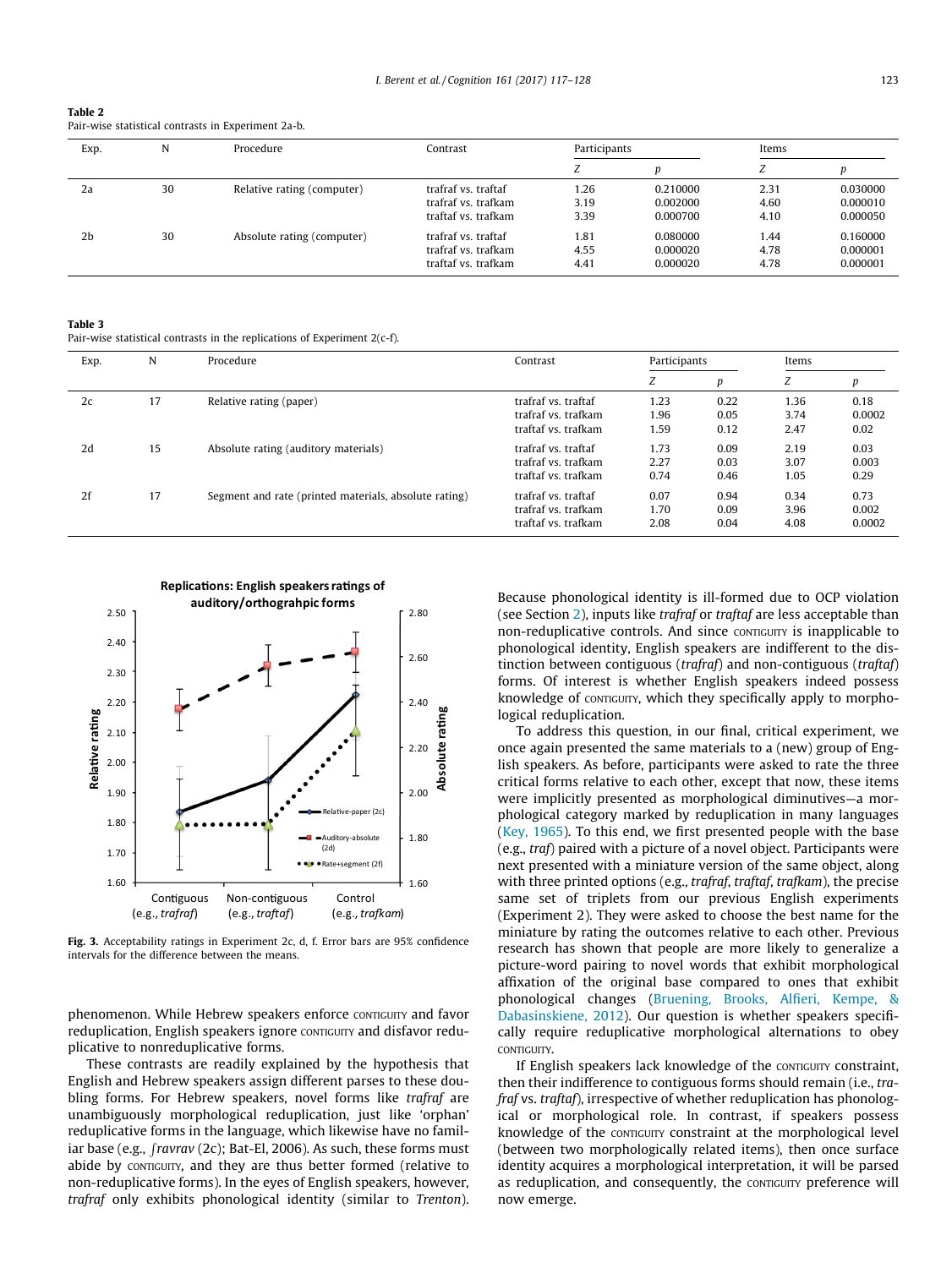

Fig. 4. The picture-word rating procedure (a); and acceptability ratings in Experiment 3 (b). Error bars are 95% confidence intervals for the difference between the means. This royalty free photo, ''Baby Toy", can be used in business, personal, charitable and educational design projects: it may be used in web design, printed media, advertising, book covers and pages, music artwork, software applications and much more.

#### 5.1. Methods

A new group of 30 native English speakers took part in the experiment.<sup>12</sup> Materials consisted of the same set of 20 novel word triplets [\(Appendix C\)](#page-10-0). Each such triplet was paired with a single picture of a novel objects. In each trial, people saw a novel object, paired with a name (the base, e.g., traf), and they were asked to sound out its name. Next, they saw a diminutive object, along with the three word triplets (e.g., trafraf, traftaf, trafkam), in counterbalanced order. Participants were asked to sound out their names, and then choose the best name for the object. Prior to the main experimental session, participants were given three practice trials (with similar novel words), and invited to ask any questions. Participants received no feedback on their performance. The specific instructions are provided below.

''In this experiment, you will be asked select the best name for objects pictured on the screen. In each trial, you will first learn a new word for an object. It is important that you sound out each word in your head and remember it before pressing space bar to continue. Then you will see a new object that is related to the first, and three possible names for it. Again, sound out each name in your head. Then pick which word is the best name for that object. Please select which name is the best, which is in the middle, and which is worst. To indicate your response, select the appropriate number beneath each word. You can change your answer by clicking on a yellow box to deselect it. There will be a practice section before the main experiment starts to help you understand the task. Do you have any questions?"

# 5.2. Results

An inspection of the results (see Fig. 4) shows that the simple change in procedure had a dramatic effect on the rating preferences. First, participants now exhibited a highly reliable preference for contiguous reduplicants relative to either the non-contiguous reduplicants or the non-reduplicative condition. In addition, the previous dislike of reduplication was now changed to an overall preference for the reduplicative forms (contiguous and noncontiguous) relative to the non-reduplicative controls.

These conclusions are borne out by the significant main effect of word type in the Friedman nonparametric ANOVA  $(X_1^2(2) = 16.79$  $p < 0.0003$ ;  $X_2^2(2) = 60.00$ ,  $p < 0.0001$ ). The contiguity preference was significant relative to both the noncontiguous  $(Z = 3.33, p < 0.001;$  $Z = 4.78$ ,  $p < 0.0001$ ) and control conditions ( $Z = 3.45$ ,  $p < 0.0001$ ;  $Z = 4.78$ ,  $p < 0.0002$ ). In addition, non-contiguous items (e.g., traftaf) were now more acceptable than controls (e.g., trafkam,  $(Z = 2.58$ ,  $p < 0.02$ ; Z = 4.78,  $p < 0.0001$ ).

**b. English speakers: Form-meaning pairings**

It is unlikely that the effect of the form-picture pairing occurred at a purely phonological level (e.g., by calling attention to traf as a phonological constituent of trafraf)—recall that the syllabification task, described in Experiment 2f, yielded no hint of a CONTIGUITY preference despite the fact that, when asked to segment the word, people selected the base (e.g., traf) as the first syllable. We thus conclude that the semantic relation (diminutive) between the base and the probe words promoted their interpretation as morphologically complex. Once doubling was assigned a morphological role, it was parsed as reduplication, hence, it no longer violated the constraint on phonological identity  $(OCP)$ .<sup>13</sup> And since reduplication reduces the number of phonological elements (by parsing doubling as copies), reduplicative forms (either contiguous or noncontiguous) are in fact better formed than non-reduplicative ones, hence, preferred.

We should note that the preference for the reduplicative forms (relative to controls) was obtained despite the violation of conrigu-ITY (e.g., for traftaf)—a result that differs from the Hebrew findings, where traftaf and trafkam were rated alike. This difference could have occurred either because of the different task demands, or because Hebrew speakers impose a higher penalty on *configurry* violation (perhaps due to the prevalence of contiguous reduplicated forms in their language); further research is required to evaluate these possibilities. Crucially, once speakers assigned the input a morphological parse, the effect of the contiguity constraint spontaneously emerged in both languages.

#### 6. General discussion

Duality of patterning is a universal design feature of human language. Here, we asked whether the two levels of patterning—that of meaningless and meaningful elements—are each subject to distinct sets of constraints. To address this question, we exploited the

 $12$  Second language information was obtained from all the participants in Experiment 3. Most participants were monolingual English speakers. There was a total of 8 participants who (in addition to native English competence) were native speakers of another language: Chinese (4), Korean (2), Arabic (1) Portuguese (1). Most participants were monolingual; four participants reported speaking Chinese at home, two spoke Korean, one spoke Arabic and one Portuguese.

 $13$  Our analysis assumes that the OCP constrains identical elements within the same morpheme (see footnote [1](#page-1-0)). Since reduplicative elements span different morphemes, their phonological form does not violate the OCP. Further studies should address the role of OCP in reduplicative forms.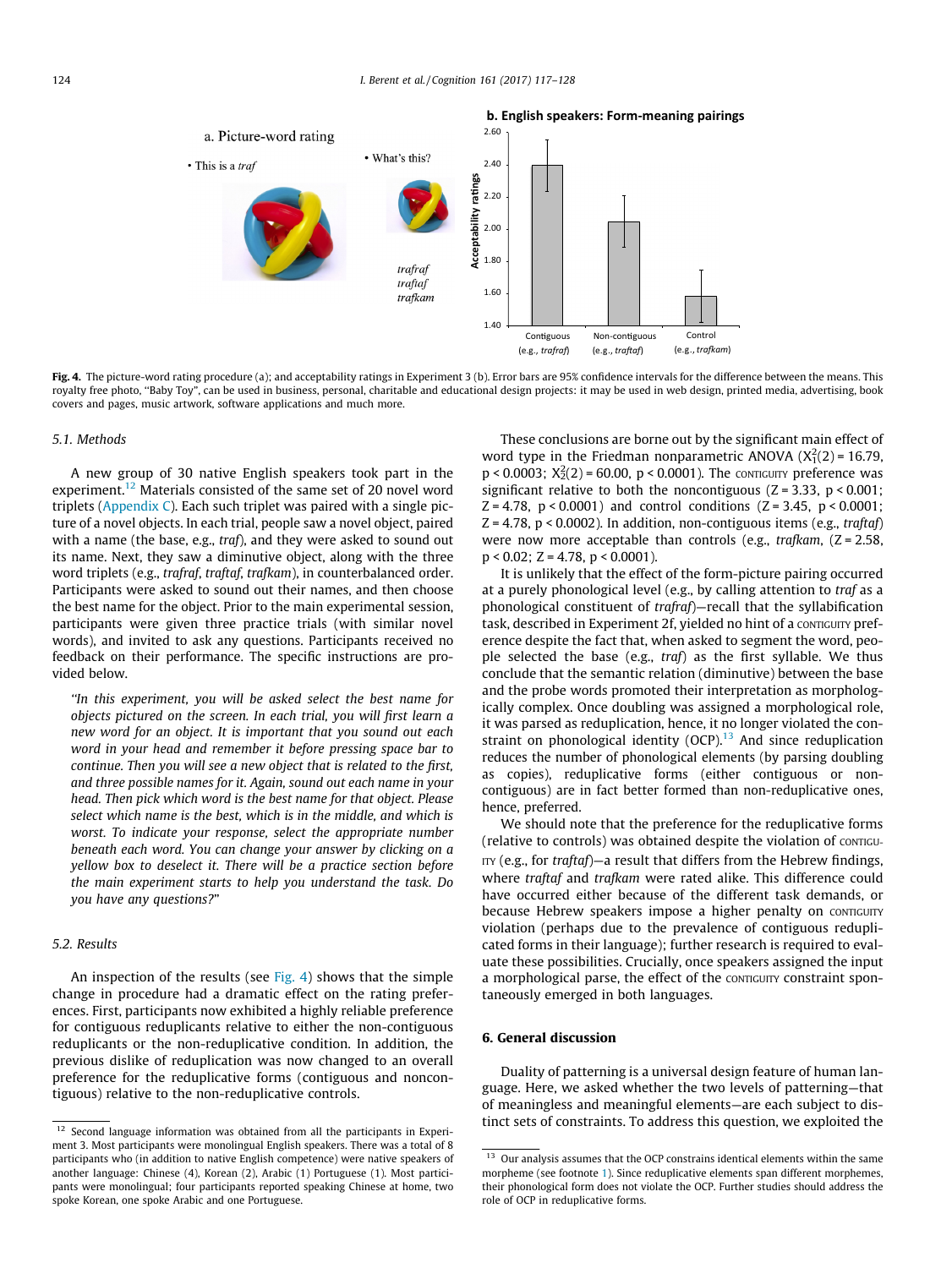structural ambiguity of doubling. Across languages, doubling is subject to two conflicting structural parses, as either phonological identity (as in the English banana) or morphological reduplication (as in the Manam panana 'chase', from the base pana 'run'), and these parses are each subject to distinct constraints. Morphological reduplication is subject to CONTIGUITY, whereas phonological identity is invariably dispreferred due to the OCP. Our experiments examined whether speakers doubling preferences shift depending on the level of analysis—phonology or morphology.

Results showed that, by default, English speakers parse bare forms like trafraf (and traftaf) as purely phonological representation, where identical elements are invariably dispreferred, irrespective of contiguity. But once the same surface forms are presented with reference to a morphological base (e.g., trafraf is the diminutive form of traf), English speakers favor a representation of reduplication, and spontaneously enforce CONTIGUITY (preferring trafraf over traftaf), as did speakers of Hebrew—a language in which morphological reduplication is pervasive.

These findings demonstrate that the constraints on doubling are selective with respect to the linguistic level of patterning—phonology vs. morphology. Furthermore, the parse projected by participants to doubled elements is constrained by speakers' linguistic experience. Given abundant experience with morphological reduplication, Hebrew speakers tend to interpret novel strings morphologically, even in the absence of any specific form-meaning associations. In contrast, English speakers, whose experience with reduplication is far reduced, tend to view the same strings as purely phonological forms, and they require explicit demonstration of form-meaning links in order to entertain a reduplicative parse. Crucially, once the morphological context is established, the effect of the CONTIGUITY constraint immediately emerges.

What is the source of these constraints? Optimality theory ([Prince & Smolensky, 1993/2004\)](#page-11-0) and the theory of Prosodic Mor-phology [\(McCarthy & Prince, 1998](#page-11-0)) assert that the OCP and conticu-ITY are universal grammatical constraints. In line with this possibility, a growing body of experimental evidence suggests that people might exhibit knowledge of putatively universal grammatical constraints that are unattested in their language (e.g., [Berent,](#page-10-0) [Steriade, Lennertz, & Vaknin, 2007; Culbertson & Adger, 2014;](#page-10-0) [Culbertson, Smolensky, & Legendre, 2012; Finley & Badecker,](#page-10-0) [2009; Gibson et al., 2013; Moreton, 2002](#page-10-0)). Our present results, however, do not allow us to evaluate the universality of the OCP and CONTIGUITY. Since each of our two participant groups has had at least some experience with reduplication, it is conceivable that participants induced these constraints from experience with their native language. Hebrew clearly presents speakers with ample evidence for CONTIGUITY. The English situation, however, is less certain. Unlike Hebrew, English reduplication does not form part of the core lexicon ([Ito & Mester, 1999](#page-11-0)), so its relevance to lexical level reduplication (e.g., trafraf) is unclear.

Although our results cannot determine with certainty whether the OCP and CONTIGUITY are active universally, in the grammar of every speaker, there is nonetheless much linguistic evidence to suggest that these constraints apply in many languages (e.g., [Berent,](#page-10-0) [Marcus, Shimron, & Gafos, 2002; Berent & Shimron, 1997; Berent,](#page-10-0) [Vaknin, & Marcus, 2007; Berent et al., 2001; Berkley, 1994; Boll-](#page-10-0)[Avetisyan & Kager, 2014; Buckley, 1997; Domahs, Kehrein, Knaus,](#page-10-0) [Wiese, & Schlesewsky, 2009; Frampton, 2009; Frisch & Zawaydeh,](#page-10-0) [2001; Frisch et al., 2004; Inkelas & Zoll, 2005; Kager, 1999;](#page-10-0) [Kawahara et al., 2006; Marantz, 1982; McCarthy, 1979; McCarthy](#page-10-0) [& Prince, 1995b; Raimy, 2012; Suzuki, 1998; Walter, 2007;](#page-10-0) [Wilbur, 1973; Zuraw, 2002\)](#page-10-0). The question then arises: why do languages converge on these particular restrictions?

Functional pressures could certainly provide part of the explanation. And indeed, doubling can present both costs and benefits. On the one hand, doubling is a liability, because it imposes known processing challenges ranging from repetition blindness in perception [\(Kanwisher, 1987,](#page-11-0) see also [Frisch et al., 2004; Pierrehumbert,](#page-11-0) [1993\)](#page-11-0), to biomechanical constraints on speech production ([Walter,](#page-11-0) [2007](#page-11-0)), and lexical competition [\(Cohen-Goldberg, 2012\)](#page-11-0). So all things being equal, functional pressures might render doubling dispreferred by the phonology (e.g., by the OCP). At the level of morphology, however, doubling can present a relative advantage. First, doubling underscores the form-meaning links between the base (e.g., traf) and the reduplicative form (e.g., trafraf), especially if the integrity of the base is preserved, as required by CONTIGUITY. Furthermore, the cost of doubling is generally weaker across morphemes (e.g., between a base and suffix, as in raided; [Cohen-](#page-11-0)[Goldberg, 2013; Cohen-Goldberg, Cholin, Miozzo, & Rapp, 2013\)](#page-11-0). So while any form of doubling incurs sensory/motor costs, at the level of the morphology, these costs are offset by its advantages in marking form-meaning links, configured helps maximize those morphological gains.

The above scenario suggests that CONTIGUITY and the OCP are each functionally adaptive at the specific level of analysis at which they each operate. The OCP is a sensible phonological constraint because it mitigates against the known costs of repetition at the sensorimotor levels. By contrast, at the level of morphology, doubling costs are lower, and they are outweighed by the benefits incurred by CONTIGUITY, as this constraint underscores the links between form and meaning. This analysis converges with a large literature that explores the correspondence between the organization of the language system and functional pressures (e.g., [Archangeli & Pulleyblank, 1994; Gibson et al., 2013; Hayes,](#page-10-0) [Kirchner, & Steriade, 2004; Moreton & Pater, 2012;](#page-10-0) [Pierrehumbert, 1993; Stampe, 1973; Steriade & its consequences](#page-10-0) [for constraint organization, submitted for publication\)](#page-10-0). The conclusion emerging from these studies is that many linguistic constraints are functionally grounded. But precisely how these functional pressures shape linguistic preferences is open to multiple interpretations (see (4)).

| (4) | The role of functional pressures in shaping linguistic<br>preferences. |                                                                                                                        |  |
|-----|------------------------------------------------------------------------|------------------------------------------------------------------------------------------------------------------------|--|
|     |                                                                        | a. Direct functional account:<br>Functional pressures $\rightarrow$ linguistic behavior                                |  |
|     |                                                                        | b. Grammatical grounding:<br>Functional pressures $\rightarrow$ Universal grammar $\rightarrow$<br>linguistic behavior |  |

One possibility is that functional constraints mold linguistic preferences directly (see (4a)). Contiguous forms (e.g., trafraf), in this view, are preferred not because they abide by linguistic constraints. Rather, trafraf is preferred because its perception and production is easier than traftaf. Put simply, the constraints on doubling are not linguistic—they are sensorimotor.

This account, however, faces two major challenges. First, our results show that a single linguistic form triggers opposite responses (aversion vs. preference) depending on the level of linguistic analysis (phonology vs. morphology). Subsequent research from our lab has also documented the converse pattern ([Berent,](#page-10-0) [Bat-El, Brentari, Dupuis, & Vaknin-Nusbaum, 2016\)](#page-10-0). We found that English speakers spontaneously extend the same doubling preferences to novel signs in American Sign Language: signs with phonological doubling are systematically disliked, but once doubling is presented as a morphological operation (e.g., plurality), the doubling aversion shifts into a reliable preference. Together, these results outline a double dissociation between the sensorimotor demands of the stimulus and its acceptability: a single stimulus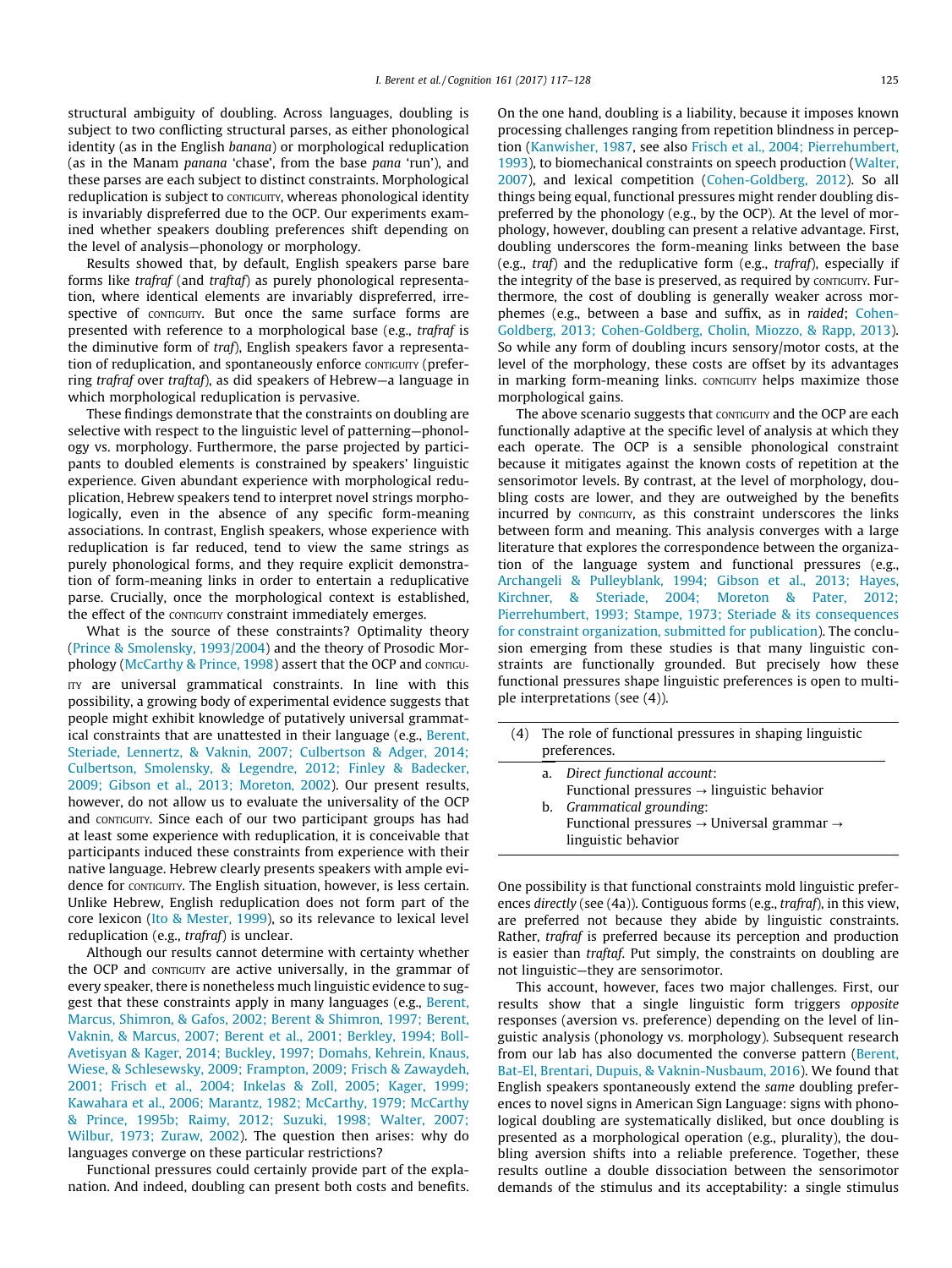<span id="page-9-0"></span>elicits opposite reactions, yet people's reactions are invariant to radical changes to stimulus modality (speech vs. sign). It is unclear how functional pressures would account for these findings.

A second (related) challenge to the direct functional account is presented by the distinct computational characteristics of the phonological and sensory/motor levels. The direct functional account requires that the representations at the linguistic and sensory/motor levels are commensurable—they share the same representational format, and abide by similar type of combinatorial principles. But there is reason to believe that linguistic and sensorimotor principles are computationally incommensurable. Most linguistic theories view the grammar as a discrete, algebraic system [\(Chomsky & Halle, 1968; Pinker & Prince, 1988; Smolensky](#page-11-0) [& Legendre, 2006\)](#page-11-0), whereas the analog and continuous representations that inform sensation and motor action undergo blending ([Abler, 1989](#page-10-0)). So while there is much evidence to suggest that con-TIGUITY and OCP are functionally motivated, it is doubtful that these constraints can be reduced to functional pressures.

On an alternative formulation of the functional approach (see (4)b), functional pressures shape the language system, but these effects occur not directly, in on-line perception and action, but rather off-line and indirectly—in ontogeny and phylogeny. In this second view, the human language system satisfices functional pressures by favoring grammatical systems that are functionally grounded. The constraints operating within the grammar are by hypothesis, algebraic, and distinct from the sensory and motor system, but these grammatical constraints ''conspire" to favor the computation of structures that are functionally adaptive. Thus, the grammar optimizes functional pressures using algebraic means ([Berent, 2013](#page-10-0)).

Summarizing, doubling preference could originate from either grammatical or non-grammatical constraints, and these constraints could be either induced from experience or innately specified. While the source of doubling restrictions remains unknown, our present findings demonstrate that phonology and morphology are each subject to distinct sets of constraints. As such, these conclusions suggest the morphology is an autonomous component of the language system, distinct from the phonology. Why duality of patterning has evolved, and how it is grounded in functional pressures are crucial questions for future research.

#### Appendix A. The formal definition of CONTIGUITY

Formally, CONTIGUITY is defined by two constraints on the correspondence between the base and the reduplicant [\(McCarthy &](#page-11-0) [Prince, 1995a, 1995b](#page-11-0)). One constraint (I-CONTIGUITY) requires that the material in the reduplicant (R) is copied without skipping (deletion); another constraint (O-CONTIGUITY) bans the addition (epenthesis) of new material.

A related constraint, LINEARITY, further requires that the order of the segments in the base be maintained, so trafraf (which obeys LINEARITY) is preferred to trafrat (which violates LINEARITY). In what follows, we assume that contiguous reduplicants must satisfy both constraints (CONTIGUITY and LINEARITY)

LINEARITY—''No Metathesis"

 $S_1$  is consistent with the precedence structure of  $S_2$ , and vice versa. Let x,  $y \in S_1$  and x',  $y' \in S_2$ . If  $x \mathbf{R} x^*$  and  $y \mathbf{R} y^*$ , then

 $x < y$  iff  $- (y' < x')$ .

### Appendix B. The materials used in the Hebrew reduplication experiment $^{14}$

| Contiguous | reduplication  | Non-Contiguous<br>reduplication |         | No reduplication |                 |
|------------|----------------|---------------------------------|---------|------------------|-----------------|
| שבגבג      | <b>Svagvag</b> | שבגשג                           | [vagfag | שבגרם            | <b>fvagram</b>  |
| גבדבד      | gvadvad        | גבדגד                           | gvadgad | גבדמש            | gvadma∫         |
| דבנבן      | dvanvan        | דבנדב                           | dvandav | דבנפק            | dvanfak         |
| זגבגב      | zvagvag        | זגבזג                           | zgavzag | זגבקם            | zgavkam         |
| שגדגד      | <b>Sgadgad</b> | שגדשג                           | fgadfag | שגדמף            | <b>S</b> gadmaf |
| קדבדב      | kdavdav        | קדבקב                           | kdavkav | קדברג            | kdavrag         |
| פדנדן      | pdandan        | פדנפד                           | pdanfad | פדנגס            | pdangas         |
| גזבזב      | gzavzav        | גזבגז                           | gzavgaz | גזברק            | gzavrak         |
| פזקזק      | pzakzak        | פזקפק                           | pzakfak | פזקלב            | pzaklav         |
| שהגהג      | <b>[xagxag</b> | שחגשג                           | ∫xag∫ag | שחגנל            | <b>Sxagnal</b>  |
| קחדחד      | kxadxad        | קחדקד                           | kxadkad | קחדלף            | kxadlaf         |
| קלמלם      | klamlam        | קלמקם                           | klamkam | קלמרש            | klamraf         |
| גלפלף      | glaflaf        | גלפגף                           | glafgaf | גלפנץ            | glafnac         |
| קלצלץ      | klaclac        | קלצקץ                           | klackac | קלצבר            | klacvar         |
| סמגמג      | smagmag        | סמגסג                           | smagsag | סמגרב            | smagrav         |
| בנסנס      | bnasnas        | בנסבס                           | bnasbas | בנסלם            | bnaslam         |
| פסמסם      | psamsam        | פסמפם                           | psamfam | פסמגן            | psamgan         |
| פעגעג      | p?ag?ag        | פעגפג                           | p?agfag | פעגרק            | p?agrak         |
| שפגפג      | <b>fagfag</b>  | שפגשג                           | ∫fag∫ag | שפגנב            | ∫fagnav         |
| פקנקן      | pkankan        | פקגפק                           | pkanfak | פקנלש            | pkanla∫         |
| שפדפד      | <b>fadfad</b>  | שפדפש                           | fadfaf  | שפדרך            | <b>fadrax</b>   |
| קפגפן      | kfanfan        | קפנפק                           | kfanfak | קפנרס            | kfanras         |
| פצגצג      | pcagcag        | פצגצף                           | pcagcaf | פצגלב            | pcaglav         |
| פקזקז      | pkazkaz        | פקזקף                           | pkazkaf | פקזרג            | pkazrag         |
| קרדרד      | kradrad        | קרדרק                           | Kradrak | קרדלף            | kradlaf         |
| גרטרט      | gratrat        | גרטרג                           | gratrag | גרטמש            | gratmas         |
| דרצרץ      | dracrac        | דרצרד                           | dracrad | דרצרף            | dracraf         |
| גשתשת      | g∫at∫at        | גשתשג                           | g∫at∫ag | גשתלב            | gsatlav         |
| פתגתג      | ptagtag        | פתגתף                           | ptagtaf | פתגרד            | ptagrad         |
| קבתבת      | kvatvat        | קבתבק                           | kvatvak | קבתלש            | kvatla∫         |
| סגטגט      | sgatgat        | סגטגס                           | sgatgas | סגטמף            | sgatmaf         |
| בגשגש      | bga∫ga∫        | בגשגב                           | bga∫gav | בגשנד            | bga∫nad         |
| פזכזך      | pzaxzax        | פזכזף                           | pzaxzaf | פזכרם            | pzaxram         |
| סחמחם      | sxamxam        | סחמחס                           | sxamxas | סחמרג            | sxamrag         |
| פטבטב      | ptavtav        | פטבטף                           | ptavtaf | פטבלק            | ptavlak         |
| בסנסן      | bsansan        | בסנסב                           | bsansav | בסנרץ            | bsanrac         |
| צפמפם      | cfamfam        | צפמפץ                           | cfamfac | צפמרב            | cfamrav         |
| סקמקם      | skamkam        | סקמקס                           | skamkas | סקמרב            | skamrav         |
| פקצקץ      | pkackac        | פקצקף                           | pkackaf | פקצרת            | pkacrat         |
| בשמשם      | bsamsam        | בשמשב                           | b{am{av | בשמגד            | bsamgad         |

<sup>&</sup>lt;sup>14</sup> (i) we use /c/ to represent the coda of cats, /f/ to indicate the onset of ship. (ii) Hebrew p, b and  $k$  are often spirantizaed to p,  $v$ , and  $x$  respectively in post-vocalic position, where the difference in the script is in the presence vs. absence of a dot within the letter (e.g.,  $\exists$  for b vs.  $\exists$  for v). Since spirantization displays a great degree of variation and that reading material is usually without diacritics, we did not add the diacritic in the experiment. Therefore, גבדבד, for example, could be read as either gvadvad or as gvadbad. in the above list we present the more common form, the one preserving identity (and thus violating spirantization). (iii) note that  $c$ ,  $k$ ,  $p$ ,  $m$ , and  $n$ are represented by different letters in word final vs. nonfinal positions. in the reduplicated form klaclac קלצלץ, for example, the segment c and its copy get different letters  $-\gamma$  in final position and x eleswhere.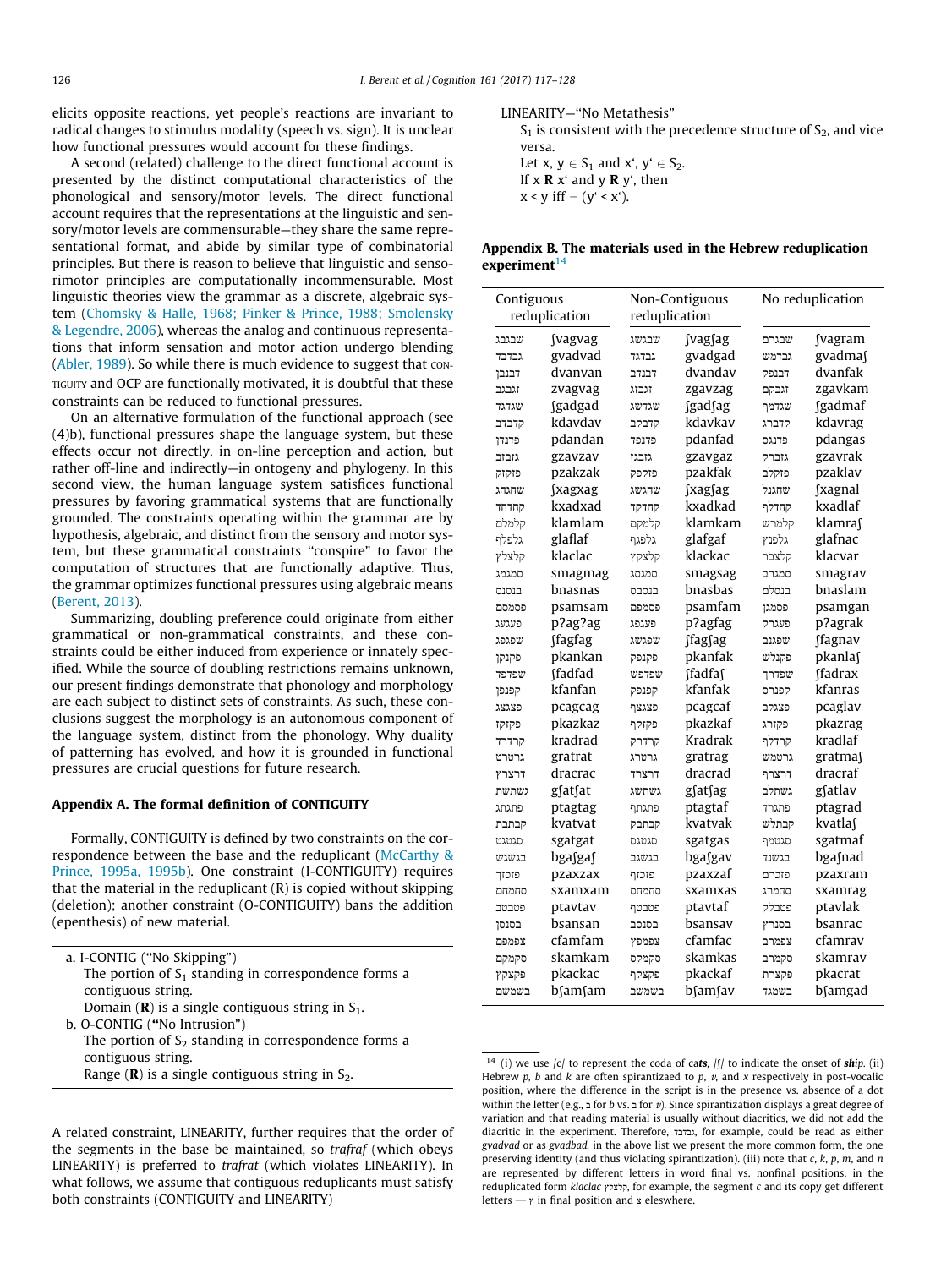# <span id="page-10-0"></span>Appendix C. The materials used in the English reduplication experiment

| Contiguous    |                                 | Nο            |
|---------------|---------------------------------|---------------|
| reduplication | Non-contiguous<br>reduplication | reduplication |
|               |                                 |               |
| blaflaf       | blafbaf                         | blaftak       |
| blavlav       | blaybay                         | blaymar       |
| brafraf       | brafbaf                         | brafgat       |
| bravrav       | braybay                         | bravgat       |
| drafraf       | drafdaf                         | drafpag       |
| drakrak       | drakdak                         | drakmav       |
| dravrav       | drayday                         | dravkam       |
| flaslas       | flasfas                         | flaspar       |
| fralral       | fralfal                         | fralgad       |
| frasras       | frasfas                         | frasmal       |
| glanlan       | glangan                         | glanvap       |
| glatlat       | glatgat                         | glatrab       |
| glavlav       | glavgav                         | glavdap       |
| gravrav       | gravgav                         | gravlat       |
| klaflaf       | klafkaf                         | klafpar       |
| kravrav       | kravkav                         | kravlan       |
| plaflaf       | plafpaf                         | plafsav       |
| prafraf       | prafpaf                         | praftak       |
| slaflaf       | slafsaf                         | slafmak       |
| slanlan       | slansan                         | slanvak       |
| slavlav       | slavsav                         | slavnag       |
| smafmaf       | smafsaf                         | smafkal       |
| smalmal       | smalsal                         | smalgar       |
| smarmar       | smarsar                         | smarvak       |
| smaymay       | smaysay                         | smavgar       |
| snafnaf       | snafsaf                         | snafgab       |
| snarnar       | snarsar                         | snarkal       |
| snavnav       | snavsav                         | snavmak       |
| trafraf       | traftaf                         | trafkam       |
| travrav       | travtav                         | travgam       |

# Appendix D. Instructions for experiments 2c-f

#### D.1. Experiment 2c: Relative rating (paper and pencil)

In this experiment, you will be presented with triplets of printed words. The words do not exist in English, but some might sound better than others. We would like your opinion as to how they sound.

In each set on the page, you will see three words in a column. Please sound out each word in your head, and then rank it relative to the other members of that set. Give rank 1 to the best word, 3 to the worst, and 2 to the intermediate one. Indicate your choice by writing the rank number on the line next to each word. Do not think too hard about it; just go with your gut reaction.

After you are finished ranking all three words in a set, go on to the next set to the right, and then on to the next row and so on. Do you have any questions?

#### D.2. Experiment 2d: Absolute rating (auditory words)

In this experiment, you will hear one word at a time. These words do not exist in English, but some might sound better than others. Your job is to rate them, 1 to 5, with five being the extremely good and one being very bad.

You will press space bar to start each trial, and then the word will play. Please be sure to listen carefully to each word. You can give your answer on the number pad. Please use the whole range

of the scale as you judge each word. Do not overthink the answer; just go with your gut reaction.

There will be a practice section before the main experiment starts to help you understand the task. Do you have any questions?

#### D.3. Experiment 2e: Rate pairs of auditory words

In this experiment, you will hear pairs of words. The words do not exist in English, but some might sound better than others. We would like you to select which one sounds best in English.

You will press space bar to start each trial, and then the two words will play. To select the first one, press 1. To select the second, press two. Do not overthink the answer; just go with your gut reaction. Please be sure to listen carefully as the words are playing.

There will be a practice section before the main experiment starts to help you understand the task. Do you have any questions?

#### D.4. Experiment 2f: Rate and segment printed words

In this experiment, you will be presented with triplets of printed words. The words do not exist in English, but some might sound better than others. We would like your opinion as to how they sound.

In each set on the page, you will see three words in a column. For each such triplet, we ask you to do three simple tasks. First, please sound out each word in your head. Then, please indicate how you might divide these words into part (e.g., bloglog = blog  $+ \log$ , blog + bog, blo + glog) by marking the boundary by a line. Finally, please rank it relative to the other members of that set. Give rank 1 to the best word, 3 to the worst, and 2 to the intermediate one. Indicate your choice by writing the rank number on the line next to each word. Do not think too hard about it; just go with your gut reaction.

After you are finished ranking all three words in a set, go on to the next set to the right, and then on to the next row and so on. Remember, first sound out the words, then mark the boundary, and finally rate them.

Do you have any questions?

#### Appendix E. Supplementary material

Supplementary data associated with this article can be found, in the online version, at [http://dx.doi.org/10.1016/j.cognition.2017.](http://dx.doi.org/10.1016/j.cognition.2017.01.011) [01.011](http://dx.doi.org/10.1016/j.cognition.2017.01.011).

#### References

- [Abler, W. L. \(1989\). On the particulate principle of self-diversifying systems.](http://refhub.elsevier.com/S0010-0277(17)30011-2/h0005) Journal [of Social and Biological Systems, 12](http://refhub.elsevier.com/S0010-0277(17)30011-2/h0005), 1–13.
- [Archangeli, D., & Pulleyblank, D. \(1994\).](http://refhub.elsevier.com/S0010-0277(17)30011-2/h0010) Grounded phonology. Cambridge, MA: MIT **[Press](http://refhub.elsevier.com/S0010-0277(17)30011-2/h0010)**
- Berent, I. (2013). The phonological mind[. Cambridge: Cambridge University Press](http://refhub.elsevier.com/S0010-0277(17)30011-2/h0020).
- [Berent, I., Bat-El, O., Brentari, D., Dupuis, A., & Vaknin-Nusbaum, V. \(2016\). The](http://refhub.elsevier.com/S0010-0277(17)30011-2/h0025) double identity of linguistic doubling. [Proceedings of the National Academy of](http://refhub.elsevier.com/S0010-0277(17)30011-2/h0025) Sciences, 113[, 13702–13707.](http://refhub.elsevier.com/S0010-0277(17)30011-2/h0025)
- [Berent, I., Everett, D. L., & Shimron, J. \(2001\). Do phonological representations](http://refhub.elsevier.com/S0010-0277(17)30011-2/h0030) [specify variables? Evidence from the Obligatory Contour Principle.](http://refhub.elsevier.com/S0010-0277(17)30011-2/h0030) Cognitive [Psychology, 42](http://refhub.elsevier.com/S0010-0277(17)30011-2/h0030), 1–60.
- [Berent, I., Marcus, G. F., Shimron, J., & Gafos, A. I. \(2002\). The scope of linguistic](http://refhub.elsevier.com/S0010-0277(17)30011-2/h0035) [generalizations: Evidence from Hebrew word formation.](http://refhub.elsevier.com/S0010-0277(17)30011-2/h0035) Cognition, 83, [113–139](http://refhub.elsevier.com/S0010-0277(17)30011-2/h0035).
- [Berent, I., & Shimron, J. \(1997\). The representation of Hebrew words: Evidence from](http://refhub.elsevier.com/S0010-0277(17)30011-2/h0040) [the Obligatory Contour Principle.](http://refhub.elsevier.com/S0010-0277(17)30011-2/h0040) Cognition, 64, 39–72.
- [Berent, I., Steriade, D., Lennertz, T., & Vaknin, V. \(2007\). What we know about what](http://refhub.elsevier.com/S0010-0277(17)30011-2/h0045) [we have never heard: Evidence from perceptual illusions.](http://refhub.elsevier.com/S0010-0277(17)30011-2/h0045) Cognition, 104, [591–630](http://refhub.elsevier.com/S0010-0277(17)30011-2/h0045).
- [Berent, I., Vaknin, V., & Marcus, G. \(2007\). Roots, stems, and the universality of](http://refhub.elsevier.com/S0010-0277(17)30011-2/h0050) [lexical representations: Evidence from Hebrew.](http://refhub.elsevier.com/S0010-0277(17)30011-2/h0050) Cognition, 104, 254–286.
- [Berkley, D. M. \(1994\). The OCP and gradient data.](http://refhub.elsevier.com/S0010-0277(17)30011-2/h0055) Studies in the Linguistic Sciences, 24[, 59–72](http://refhub.elsevier.com/S0010-0277(17)30011-2/h0055).